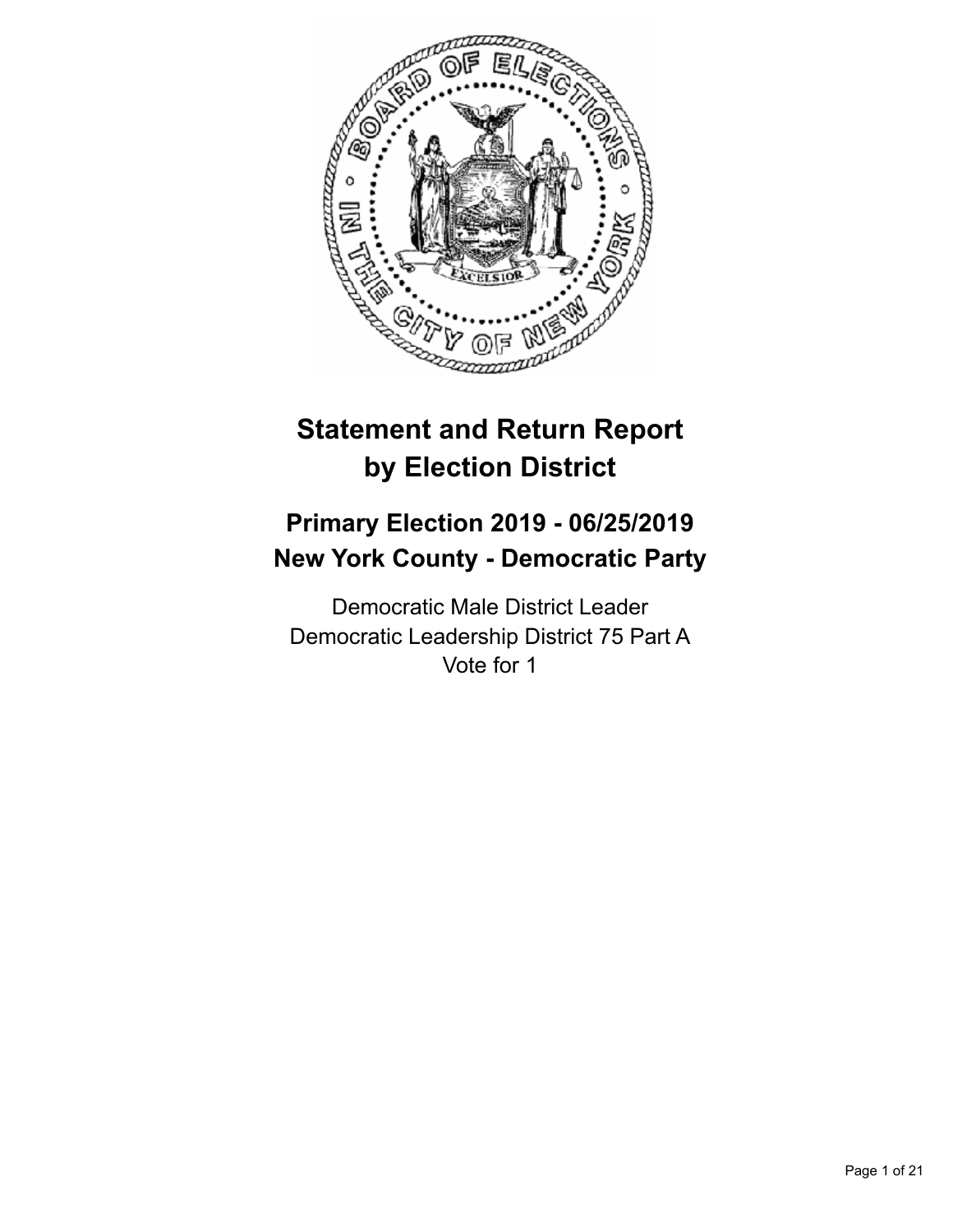

| <b>PUBLIC COUNTER</b>                                    | 38             |
|----------------------------------------------------------|----------------|
| <b>MANUALLY COUNTED EMERGENCY</b>                        | 0              |
| ABSENTEE / MILITARY                                      | $\overline{2}$ |
| AFFIDAVIT                                                | $\Omega$       |
| <b>Total Ballots</b>                                     | 40             |
| Less - Inapplicable Federal/Special Presidential Ballots | 0              |
| <b>Total Applicable Ballots</b>                          | 40             |
|                                                          |                |
| <b>MATTHEW BOND</b>                                      | 11             |
| STEVEN D. SKYLES-MULLIGAN                                | 26             |
| FRAN SMYTH (WRITE-IN)                                    |                |
| <b>Total Votes</b>                                       | 38             |

## **002/75**

| <b>PUBLIC COUNTER</b>                                    | 86       |
|----------------------------------------------------------|----------|
| <b>MANUALLY COUNTED EMERGENCY</b>                        | 0        |
| ABSENTEE / MILITARY                                      | 5        |
| AFFIDAVIT                                                | 0        |
| <b>Total Ballots</b>                                     | 91       |
| Less - Inapplicable Federal/Special Presidential Ballots | $\Omega$ |
| <b>Total Applicable Ballots</b>                          | 91       |
| <b>MATTHEW BOND</b>                                      | 24       |
| STEVEN D. SKYLES-MULLIGAN                                | 62       |
| <b>Total Votes</b>                                       | 86       |
| Unrecorded                                               | 5        |

| <b>PUBLIC COUNTER</b>                                    | 31       |
|----------------------------------------------------------|----------|
| <b>MANUALLY COUNTED EMERGENCY</b>                        | $\Omega$ |
| ABSENTEE / MILITARY                                      | 2        |
| AFFIDAVIT                                                | 0        |
| <b>Total Ballots</b>                                     | 33       |
| Less - Inapplicable Federal/Special Presidential Ballots | 0        |
| <b>Total Applicable Ballots</b>                          | 33       |
| <b>MATTHEW BOND</b>                                      | 10       |
| STEVEN D. SKYLES-MULLIGAN                                | 22       |
| COREY JOHNSON (WRITE-IN)                                 |          |
| <b>Total Votes</b>                                       | 33       |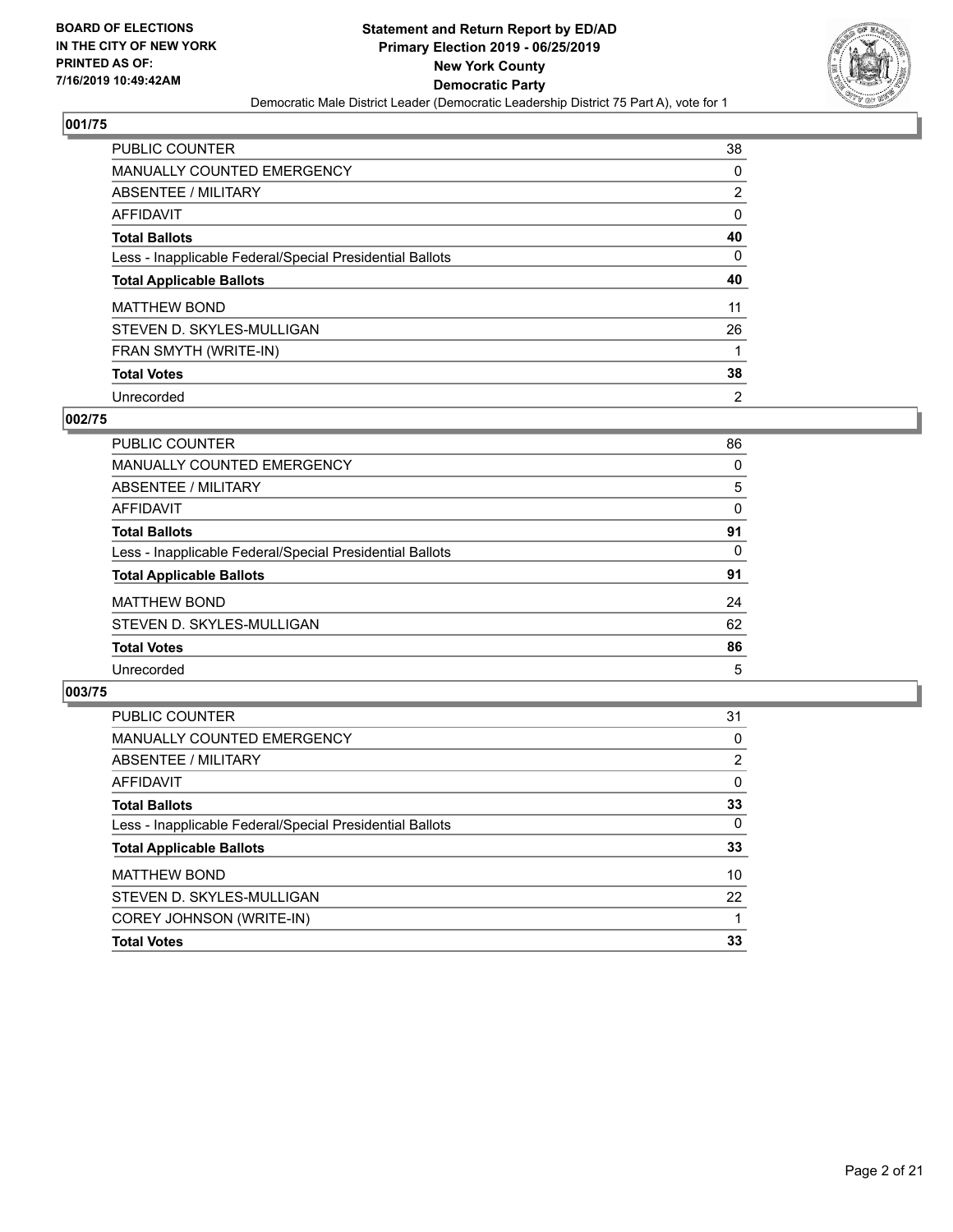

| PUBLIC COUNTER                                           | 31 |
|----------------------------------------------------------|----|
| <b>MANUALLY COUNTED EMERGENCY</b>                        | 0  |
| <b>ABSENTEE / MILITARY</b>                               | 3  |
| <b>AFFIDAVIT</b>                                         | 0  |
| <b>Total Ballots</b>                                     | 34 |
| Less - Inapplicable Federal/Special Presidential Ballots | 0  |
| <b>Total Applicable Ballots</b>                          | 34 |
| <b>MATTHEW BOND</b>                                      | 9  |
| STEVEN D. SKYLES-MULLIGAN                                | 19 |
| <b>Total Votes</b>                                       | 28 |
| Unrecorded                                               | 6  |

## **005/75**

| PUBLIC COUNTER                                           | 22       |
|----------------------------------------------------------|----------|
| MANUALLY COUNTED EMERGENCY                               | 0        |
| ABSENTEE / MILITARY                                      | $\Omega$ |
| AFFIDAVIT                                                | 0        |
| <b>Total Ballots</b>                                     | 22       |
| Less - Inapplicable Federal/Special Presidential Ballots | $\Omega$ |
| <b>Total Applicable Ballots</b>                          | 22       |
| <b>MATTHEW BOND</b>                                      | 3        |
| STEVEN D. SKYLES-MULLIGAN                                | 19       |
| <b>Total Votes</b>                                       | 22       |
|                                                          |          |

| <b>PUBLIC COUNTER</b>                                    | 43       |
|----------------------------------------------------------|----------|
| <b>MANUALLY COUNTED EMERGENCY</b>                        | 0        |
| ABSENTEE / MILITARY                                      | 3        |
| AFFIDAVIT                                                | $\Omega$ |
| <b>Total Ballots</b>                                     | 46       |
| Less - Inapplicable Federal/Special Presidential Ballots | $\Omega$ |
| <b>Total Applicable Ballots</b>                          | 46       |
| <b>MATTHEW BOND</b>                                      | 10       |
| STEVEN D. SKYLES-MULLIGAN                                | 34       |
| <b>Total Votes</b>                                       | 44       |
| Unrecorded                                               | 2        |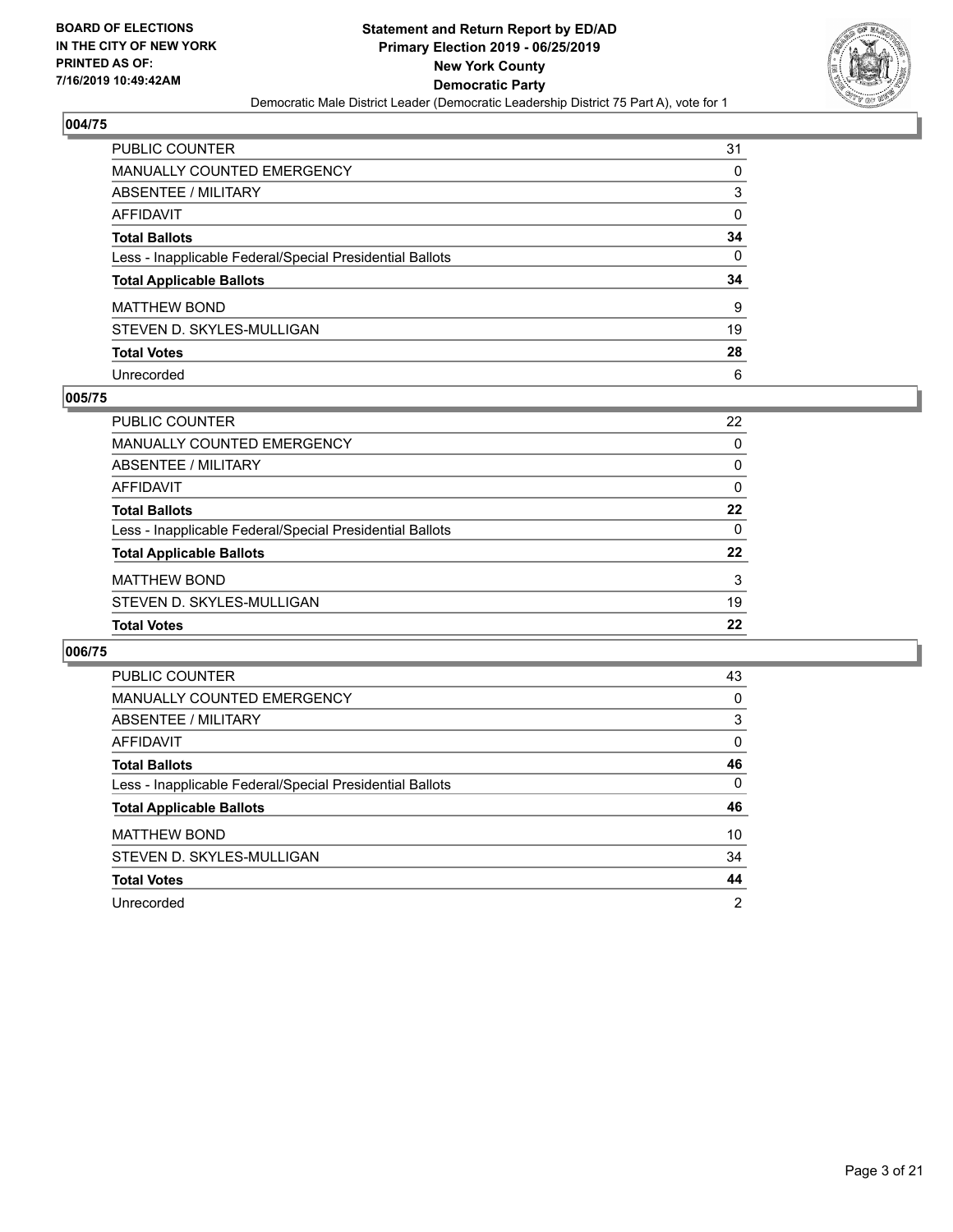

| PUBLIC COUNTER                                           | 33       |
|----------------------------------------------------------|----------|
| <b>MANUALLY COUNTED EMERGENCY</b>                        | 0        |
| <b>ABSENTEE / MILITARY</b>                               | 2        |
| <b>AFFIDAVIT</b>                                         | 0        |
| <b>Total Ballots</b>                                     | 35       |
| Less - Inapplicable Federal/Special Presidential Ballots | $\Omega$ |
| <b>Total Applicable Ballots</b>                          | 35       |
| <b>MATTHEW BOND</b>                                      | 5        |
| STEVEN D. SKYLES-MULLIGAN                                | 24       |
| <b>Total Votes</b>                                       | 29       |
| Unrecorded                                               | 6        |

## **008/75**

| <b>PUBLIC COUNTER</b>                                    | 13       |
|----------------------------------------------------------|----------|
| MANUALLY COUNTED EMERGENCY                               | 0        |
| ABSENTEE / MILITARY                                      | $\Omega$ |
| AFFIDAVIT                                                | $\Omega$ |
| <b>Total Ballots</b>                                     | 13       |
| Less - Inapplicable Federal/Special Presidential Ballots | 0        |
| <b>Total Applicable Ballots</b>                          | 13       |
| <b>MATTHEW BOND</b>                                      | 9        |
| STEVEN D. SKYLES-MULLIGAN                                | 4        |
| <b>Total Votes</b>                                       | 13       |
|                                                          |          |

| <b>PUBLIC COUNTER</b>                                    | 16 |
|----------------------------------------------------------|----|
| <b>MANUALLY COUNTED EMERGENCY</b>                        | 0  |
| ABSENTEE / MILITARY                                      | 2  |
| <b>AFFIDAVIT</b>                                         | 0  |
| <b>Total Ballots</b>                                     | 18 |
| Less - Inapplicable Federal/Special Presidential Ballots | 0  |
| <b>Total Applicable Ballots</b>                          | 18 |
| <b>MATTHEW BOND</b>                                      | 10 |
| STEVEN D. SKYLES-MULLIGAN                                | 7  |
| <b>Total Votes</b>                                       | 17 |
| Unrecorded                                               |    |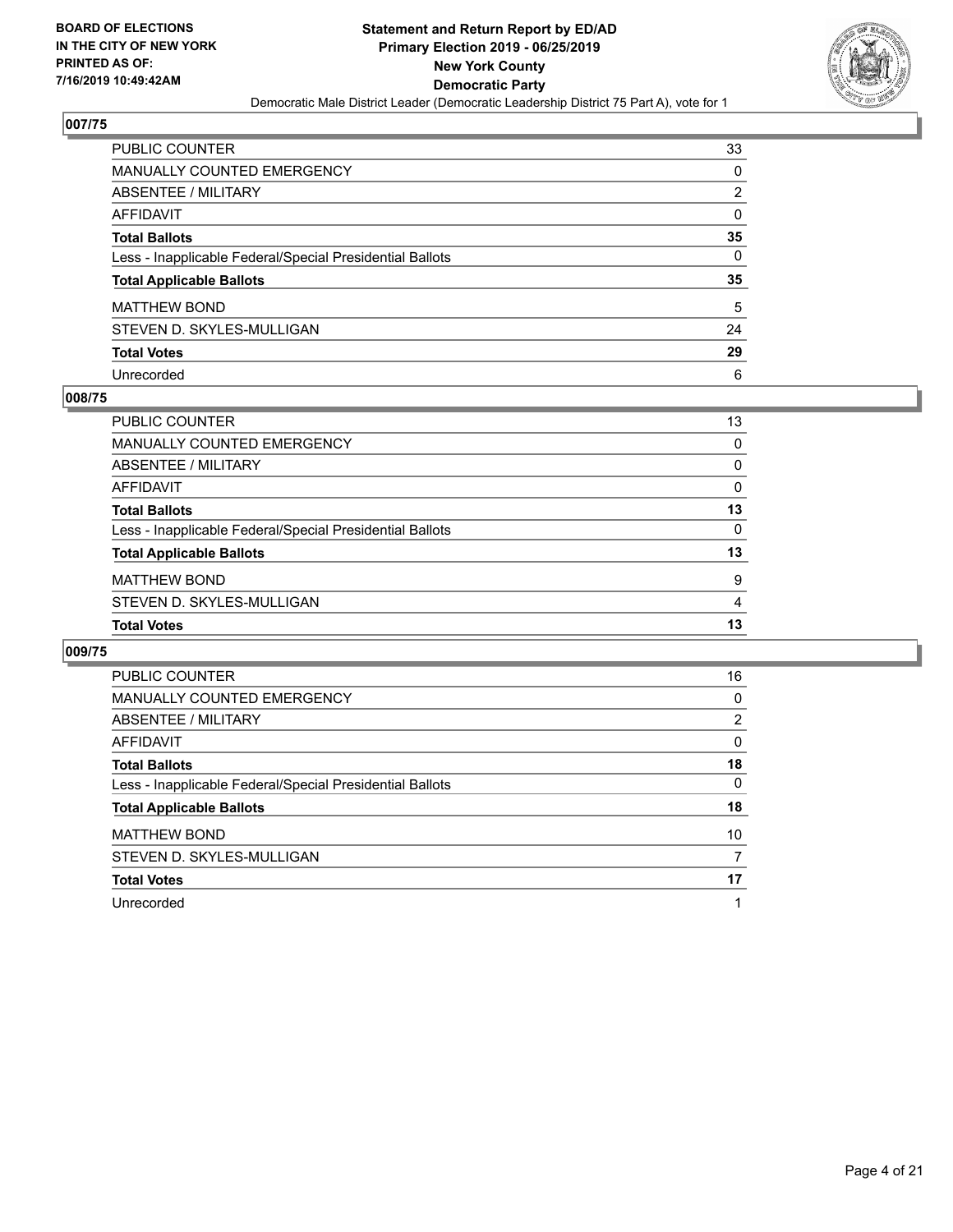

| PUBLIC COUNTER                                           | 17             |
|----------------------------------------------------------|----------------|
| <b>MANUALLY COUNTED EMERGENCY</b>                        | 0              |
| <b>ABSENTEE / MILITARY</b>                               | 0              |
| <b>AFFIDAVIT</b>                                         | 0              |
| <b>Total Ballots</b>                                     | 17             |
| Less - Inapplicable Federal/Special Presidential Ballots | 0              |
| <b>Total Applicable Ballots</b>                          | 17             |
| <b>MATTHEW BOND</b>                                      | 4              |
| STEVEN D. SKYLES-MULLIGAN                                | 11             |
| <b>Total Votes</b>                                       | 15             |
| Unrecorded                                               | $\overline{2}$ |

## **011/75**

| <b>PUBLIC COUNTER</b>                                    | 23             |
|----------------------------------------------------------|----------------|
| <b>MANUALLY COUNTED EMERGENCY</b>                        | $\Omega$       |
| ABSENTEE / MILITARY                                      | 0              |
| AFFIDAVIT                                                |                |
| <b>Total Ballots</b>                                     | 24             |
| Less - Inapplicable Federal/Special Presidential Ballots | $\Omega$       |
| <b>Total Applicable Ballots</b>                          | 24             |
| <b>MATTHEW BOND</b>                                      | 4              |
| STEVEN D. SKYLES-MULLIGAN                                | 18             |
| <b>Total Votes</b>                                       | 22             |
| Unrecorded                                               | $\overline{2}$ |

| <b>PUBLIC COUNTER</b>                                    | 11       |
|----------------------------------------------------------|----------|
| <b>MANUALLY COUNTED EMERGENCY</b>                        | 0        |
| ABSENTEE / MILITARY                                      | 2        |
| AFFIDAVIT                                                | $\Omega$ |
| <b>Total Ballots</b>                                     | 13       |
| Less - Inapplicable Federal/Special Presidential Ballots | 0        |
| <b>Total Applicable Ballots</b>                          | 13       |
| <b>MATTHEW BOND</b>                                      | 8        |
| STEVEN D. SKYLES-MULLIGAN                                | 2        |
| <b>Total Votes</b>                                       | 10       |
| Unrecorded                                               | 3        |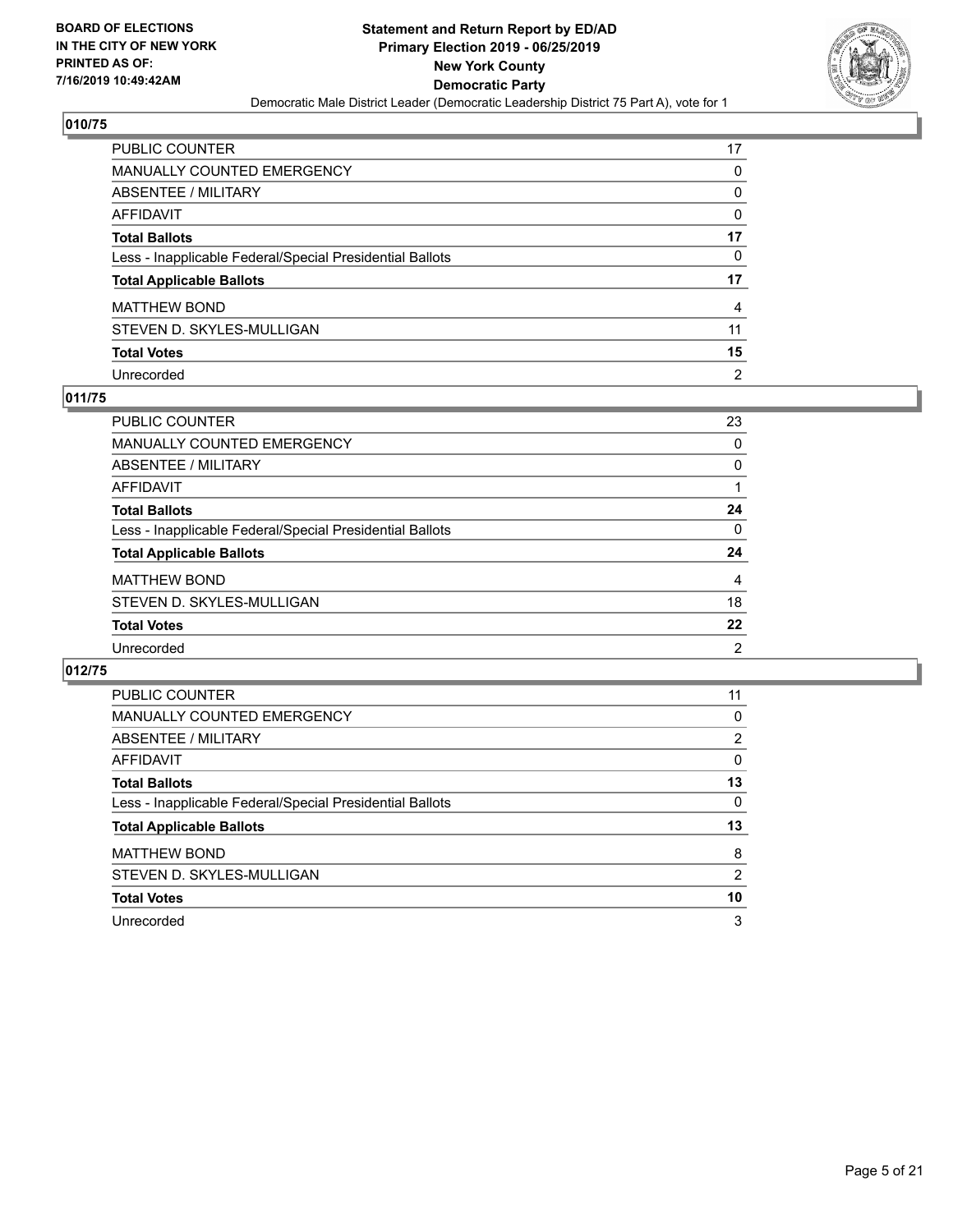

| PUBLIC COUNTER                                           | 32       |
|----------------------------------------------------------|----------|
| <b>MANUALLY COUNTED EMERGENCY</b>                        | 0        |
| <b>ABSENTEE / MILITARY</b>                               | 4        |
| <b>AFFIDAVIT</b>                                         | $\Omega$ |
| <b>Total Ballots</b>                                     | 36       |
| Less - Inapplicable Federal/Special Presidential Ballots | $\Omega$ |
| <b>Total Applicable Ballots</b>                          | 36       |
| <b>MATTHEW BOND</b>                                      | 10       |
| STEVEN D. SKYLES-MULLIGAN                                | 18       |
| <b>Total Votes</b>                                       | 28       |
| Unrecorded                                               | 8        |

## **014/75**

| <b>PUBLIC COUNTER</b>                                    | 13       |
|----------------------------------------------------------|----------|
| <b>MANUALLY COUNTED EMERGENCY</b>                        | 0        |
| ABSENTEE / MILITARY                                      |          |
| AFFIDAVIT                                                | $\Omega$ |
| <b>Total Ballots</b>                                     | 14       |
| Less - Inapplicable Federal/Special Presidential Ballots | $\Omega$ |
| <b>Total Applicable Ballots</b>                          | 14       |
| <b>MATTHEW BOND</b>                                      | 4        |
| STEVEN D. SKYLES-MULLIGAN                                | 7        |
| <b>Total Votes</b>                                       | 11       |
| Unrecorded                                               | 3        |

| <b>PUBLIC COUNTER</b>                                    | 37 |
|----------------------------------------------------------|----|
| <b>MANUALLY COUNTED EMERGENCY</b>                        | 0  |
| ABSENTEE / MILITARY                                      |    |
| AFFIDAVIT                                                | 0  |
| <b>Total Ballots</b>                                     | 38 |
| Less - Inapplicable Federal/Special Presidential Ballots | 0  |
| <b>Total Applicable Ballots</b>                          | 38 |
|                                                          |    |
| <b>MATTHEW BOND</b>                                      |    |
| STEVEN D. SKYLES-MULLIGAN                                | 27 |
| UNATTRIBUTABLE WRITE-IN (WRITE-IN)                       |    |
| <b>Total Votes</b>                                       | 35 |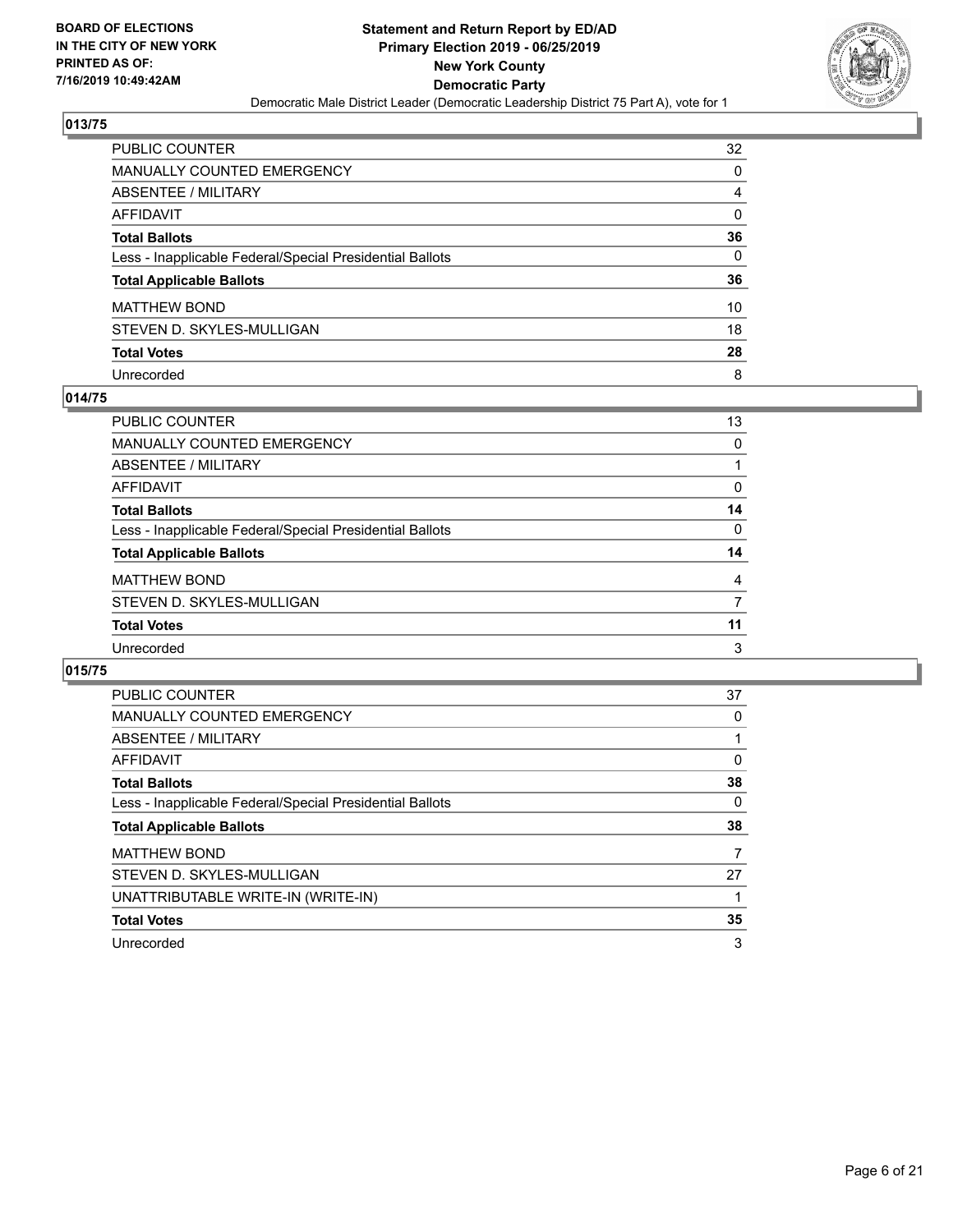

| PUBLIC COUNTER                                           | 10             |
|----------------------------------------------------------|----------------|
| <b>MANUALLY COUNTED EMERGENCY</b>                        | 0              |
| ABSENTEE / MILITARY                                      | 0              |
| AFFIDAVIT                                                | 0              |
| <b>Total Ballots</b>                                     | 10             |
| Less - Inapplicable Federal/Special Presidential Ballots | $\Omega$       |
| <b>Total Applicable Ballots</b>                          | 10             |
| <b>MATTHEW BOND</b>                                      | $\overline{2}$ |
| STEVEN D. SKYLES-MULLIGAN                                |                |
| <b>Total Votes</b>                                       | 9              |
| Unrecorded                                               |                |

## **017/75**

| PUBLIC COUNTER                                           | 13             |
|----------------------------------------------------------|----------------|
| <b>MANUALLY COUNTED EMERGENCY</b>                        | 0              |
| ABSENTEE / MILITARY                                      |                |
| AFFIDAVIT                                                | $\Omega$       |
| <b>Total Ballots</b>                                     | 14             |
| Less - Inapplicable Federal/Special Presidential Ballots | $\Omega$       |
| <b>Total Applicable Ballots</b>                          | 14             |
| <b>MATTHEW BOND</b>                                      | 4              |
| STEVEN D. SKYLES-MULLIGAN                                | 8              |
| <b>Total Votes</b>                                       | 12             |
| Unrecorded                                               | $\overline{2}$ |

| <b>PUBLIC COUNTER</b>                                    | 16 |
|----------------------------------------------------------|----|
| <b>MANUALLY COUNTED EMERGENCY</b>                        | 0  |
| ABSENTEE / MILITARY                                      |    |
| AFFIDAVIT                                                | 0  |
| <b>Total Ballots</b>                                     | 17 |
| Less - Inapplicable Federal/Special Presidential Ballots | 0  |
| <b>Total Applicable Ballots</b>                          | 17 |
| <b>MATTHEW BOND</b>                                      |    |
| STEVEN D. SKYLES-MULLIGAN                                | 8  |
| <b>Total Votes</b>                                       | 15 |
| Unrecorded                                               | 2  |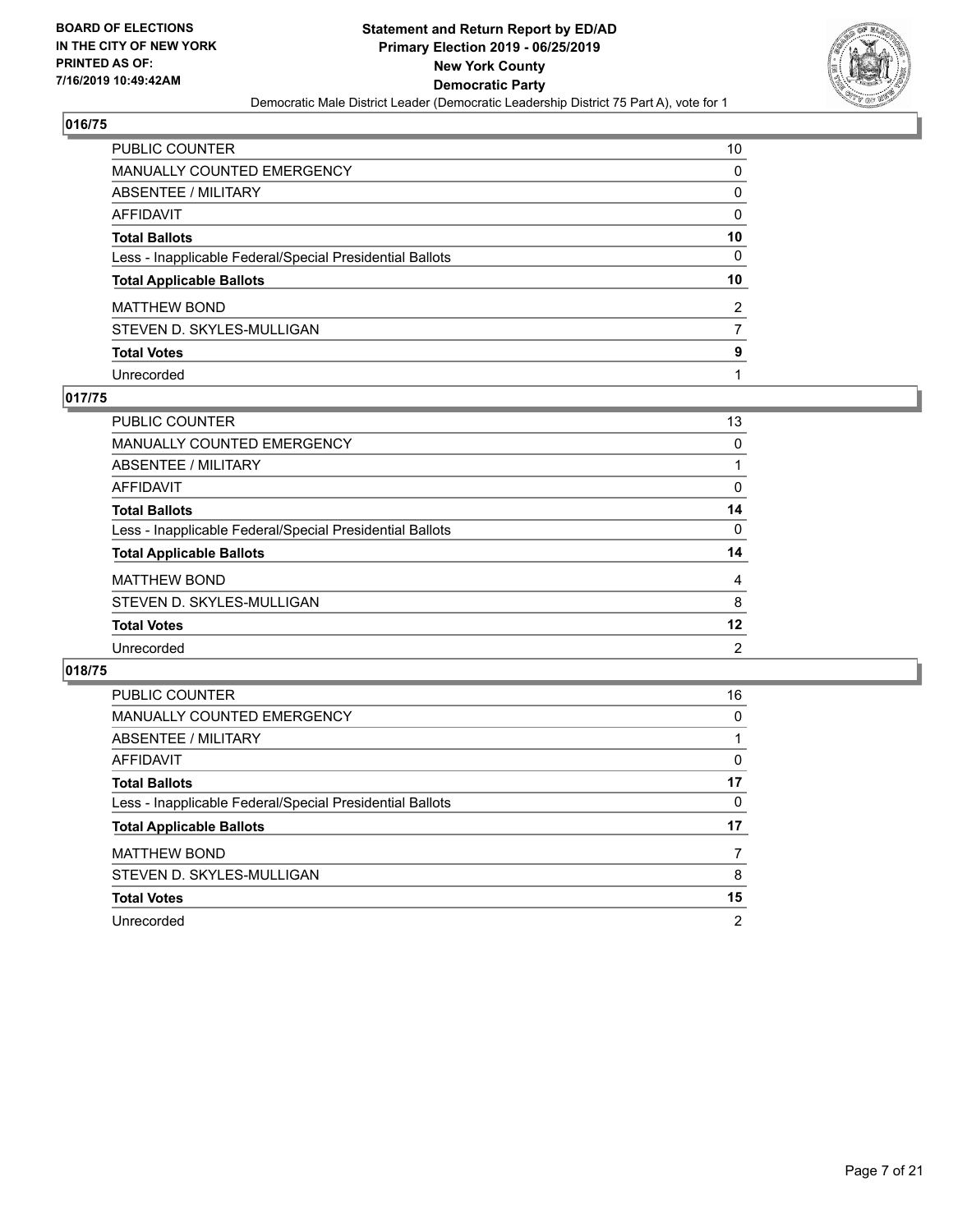

| PUBLIC COUNTER                                           | 23       |
|----------------------------------------------------------|----------|
| <b>MANUALLY COUNTED EMERGENCY</b>                        | $\Omega$ |
| <b>ABSENTEE / MILITARY</b>                               | 0        |
| <b>AFFIDAVIT</b>                                         | 0        |
| <b>Total Ballots</b>                                     | 23       |
| Less - Inapplicable Federal/Special Presidential Ballots | $\Omega$ |
| <b>Total Applicable Ballots</b>                          | 23       |
| <b>MATTHEW BOND</b>                                      | 3        |
| STEVEN D. SKYLES-MULLIGAN                                | 19       |
| <b>Total Votes</b>                                       | 22       |
| Unrecorded                                               |          |

## **020/75**

| <b>PUBLIC COUNTER</b>                                    | 25             |
|----------------------------------------------------------|----------------|
| <b>MANUALLY COUNTED EMERGENCY</b>                        | 0              |
| ABSENTEE / MILITARY                                      | $\overline{2}$ |
| AFFIDAVIT                                                | $\Omega$       |
| <b>Total Ballots</b>                                     | 27             |
| Less - Inapplicable Federal/Special Presidential Ballots | 0              |
| <b>Total Applicable Ballots</b>                          | 27             |
| <b>MATTHEW BOND</b>                                      | 5              |
| STEVEN D. SKYLES-MULLIGAN                                | 18             |
| <b>Total Votes</b>                                       | 23             |
| Unrecorded                                               | 4              |

| <b>PUBLIC COUNTER</b>                                    | 25 |
|----------------------------------------------------------|----|
| <b>MANUALLY COUNTED EMERGENCY</b>                        | 0  |
| ABSENTEE / MILITARY                                      |    |
| AFFIDAVIT                                                | 0  |
| <b>Total Ballots</b>                                     | 26 |
| Less - Inapplicable Federal/Special Presidential Ballots | 0  |
|                                                          |    |
| <b>Total Applicable Ballots</b>                          | 26 |
| <b>MATTHEW BOND</b>                                      | 2  |
| STEVEN D. SKYLES-MULLIGAN                                | 22 |
| UNATTRIBUTABLE WRITE-IN (WRITE-IN)                       |    |
| <b>Total Votes</b>                                       | 25 |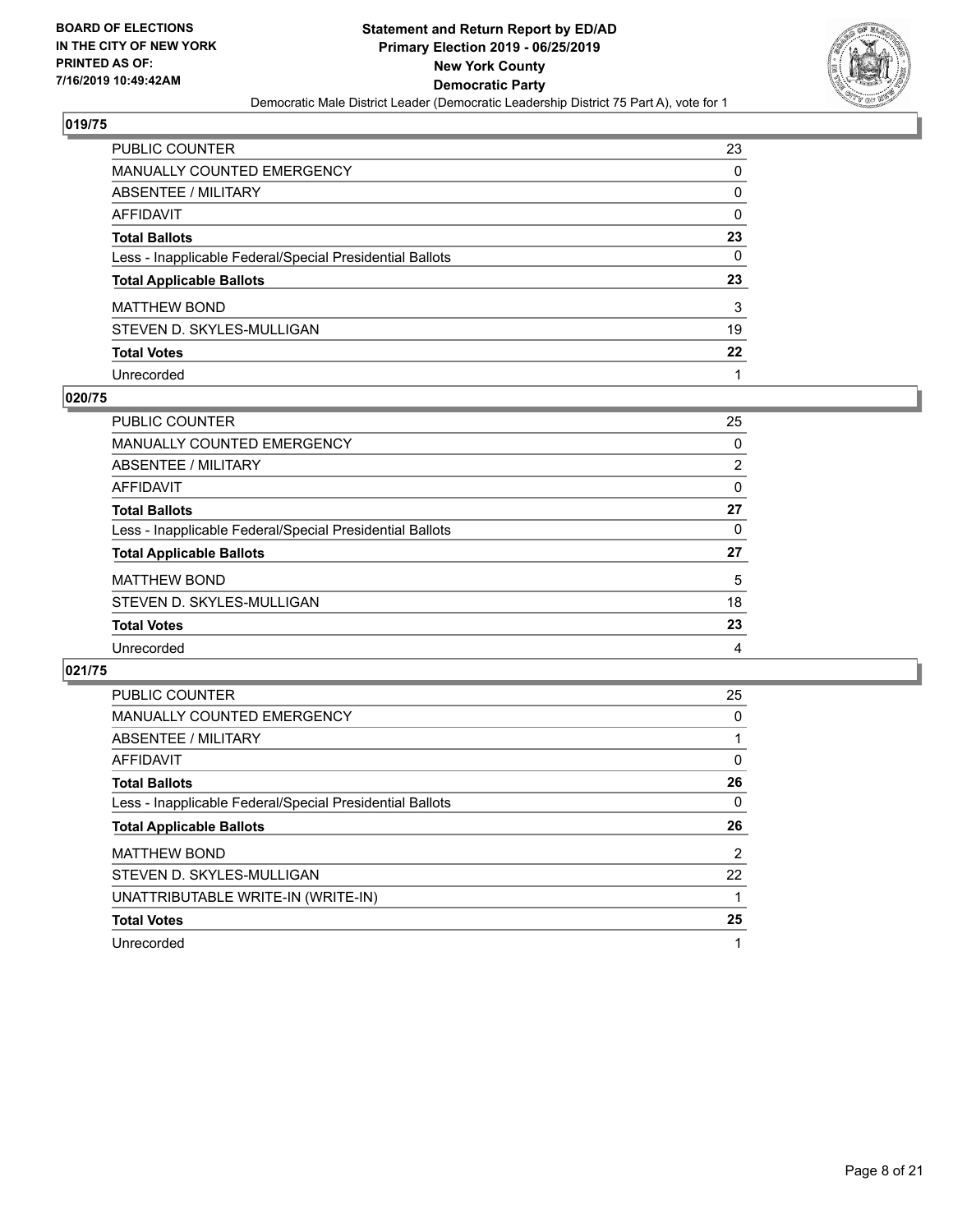

| PUBLIC COUNTER                                           | 21       |
|----------------------------------------------------------|----------|
| <b>MANUALLY COUNTED EMERGENCY</b>                        | 0        |
| <b>ABSENTEE / MILITARY</b>                               | 2        |
| <b>AFFIDAVIT</b>                                         | 0        |
| <b>Total Ballots</b>                                     | 23       |
| Less - Inapplicable Federal/Special Presidential Ballots | $\Omega$ |
| <b>Total Applicable Ballots</b>                          | 23       |
| <b>MATTHEW BOND</b>                                      | 14       |
| STEVEN D. SKYLES-MULLIGAN                                | 6        |
| <b>Total Votes</b>                                       | 20       |
| Unrecorded                                               | 3        |

## **023/75**

| <b>PUBLIC COUNTER</b>                                    | 36       |
|----------------------------------------------------------|----------|
| <b>MANUALLY COUNTED EMERGENCY</b>                        | 0        |
| ABSENTEE / MILITARY                                      | 8        |
| AFFIDAVIT                                                | $\Omega$ |
| <b>Total Ballots</b>                                     | 44       |
| Less - Inapplicable Federal/Special Presidential Ballots | 0        |
| <b>Total Applicable Ballots</b>                          | 44       |
| <b>MATTHEW BOND</b>                                      | 7        |
| STEVEN D. SKYLES-MULLIGAN                                | 33       |
| <b>Total Votes</b>                                       | 40       |
| Unrecorded                                               | 4        |

| <b>PUBLIC COUNTER</b>                                    |          |
|----------------------------------------------------------|----------|
| <b>MANUALLY COUNTED EMERGENCY</b>                        | 0        |
| ABSENTEE / MILITARY                                      | 3        |
| AFFIDAVIT                                                | $\Omega$ |
| <b>Total Ballots</b>                                     | 10       |
| Less - Inapplicable Federal/Special Presidential Ballots | 0        |
| <b>Total Applicable Ballots</b>                          | 10       |
|                                                          |          |
| <b>MATTHEW BOND</b>                                      |          |
| STEVEN D. SKYLES-MULLIGAN                                | 8        |
| <b>Total Votes</b>                                       | 9        |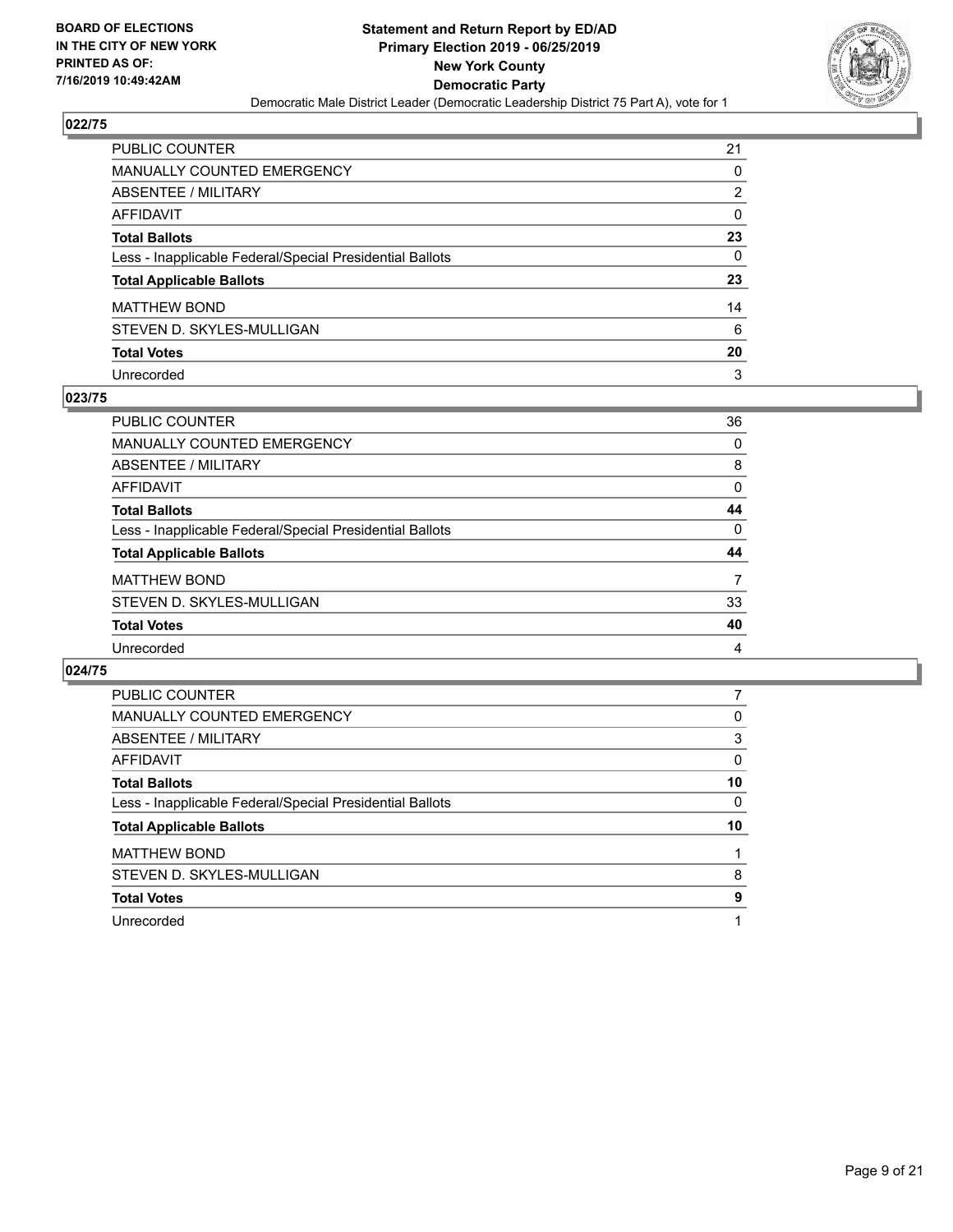

| PUBLIC COUNTER                                           | 26       |
|----------------------------------------------------------|----------|
| <b>MANUALLY COUNTED EMERGENCY</b>                        | 0        |
| <b>ABSENTEE / MILITARY</b>                               | 0        |
| AFFIDAVIT                                                | $\Omega$ |
| <b>Total Ballots</b>                                     | 26       |
| Less - Inapplicable Federal/Special Presidential Ballots | 0        |
| <b>Total Applicable Ballots</b>                          | 26       |
| <b>MATTHEW BOND</b>                                      | 4        |
| STEVEN D. SKYLES-MULLIGAN                                | 19       |
| <b>Total Votes</b>                                       | 23       |
| Unrecorded                                               | 3        |

## **026/75**

| PUBLIC COUNTER                                           | 19       |
|----------------------------------------------------------|----------|
| MANUALLY COUNTED EMERGENCY                               | $\Omega$ |
| ABSENTEE / MILITARY                                      |          |
| AFFIDAVIT                                                | 0        |
| <b>Total Ballots</b>                                     | 20       |
| Less - Inapplicable Federal/Special Presidential Ballots | $\Omega$ |
| <b>Total Applicable Ballots</b>                          | 20       |
| <b>MATTHEW BOND</b>                                      | 4        |
| STEVEN D. SKYLES-MULLIGAN                                | 16       |
| <b>Total Votes</b>                                       | 20       |
|                                                          |          |

| <b>PUBLIC COUNTER</b>                                    | 19 |
|----------------------------------------------------------|----|
| <b>MANUALLY COUNTED EMERGENCY</b>                        | 0  |
| ABSENTEE / MILITARY                                      | 4  |
| AFFIDAVIT                                                | 0  |
| <b>Total Ballots</b>                                     | 23 |
| Less - Inapplicable Federal/Special Presidential Ballots | 0  |
| <b>Total Applicable Ballots</b>                          | 23 |
| <b>MATTHEW BOND</b>                                      | 2  |
| STEVEN D. SKYLES-MULLIGAN                                | 20 |
| <b>Total Votes</b>                                       | 22 |
| Unrecorded                                               |    |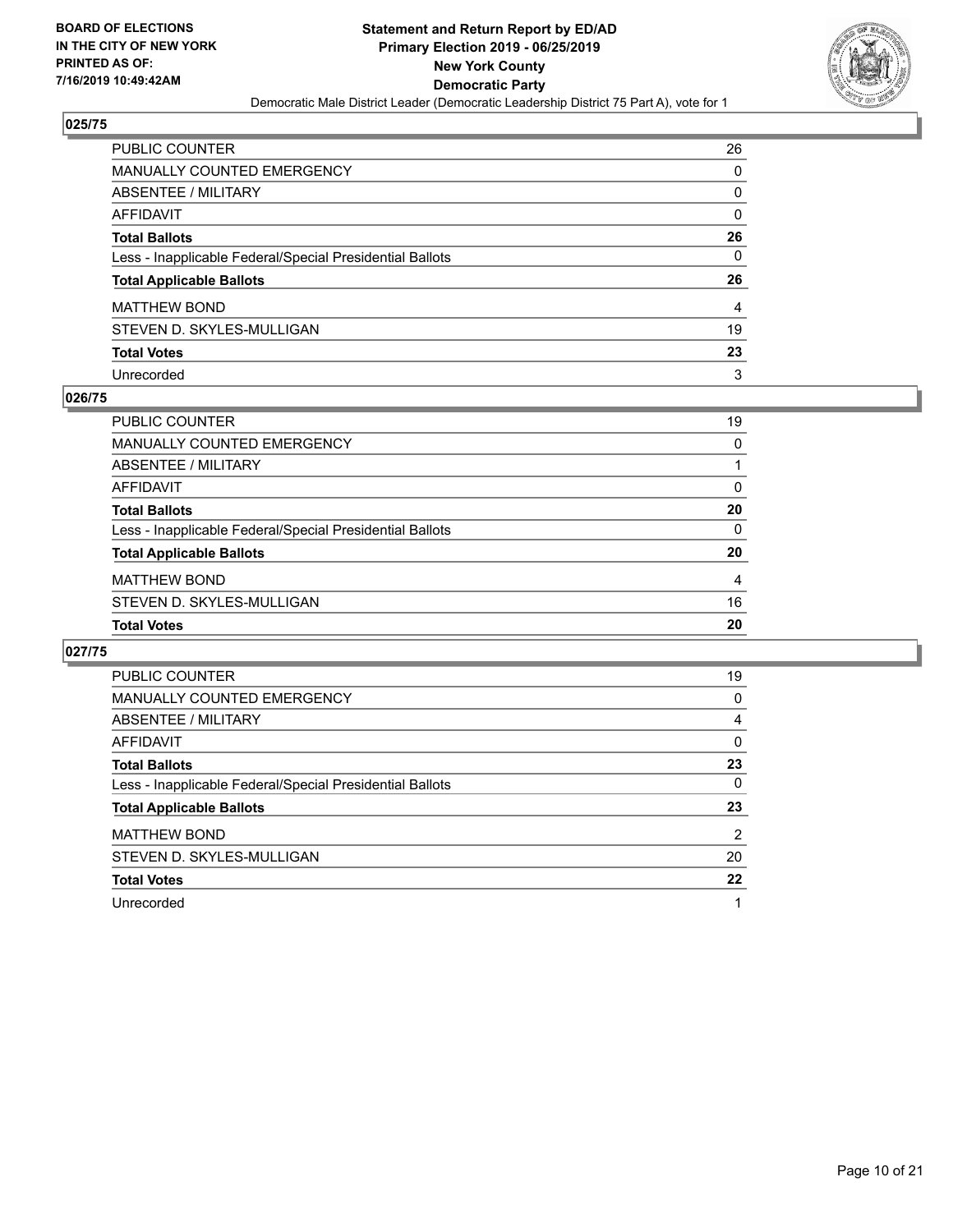

| PUBLIC COUNTER                                           | 50 |
|----------------------------------------------------------|----|
| <b>MANUALLY COUNTED EMERGENCY</b>                        | 0  |
| ABSENTEE / MILITARY                                      |    |
| <b>AFFIDAVIT</b>                                         | 0  |
| <b>Total Ballots</b>                                     | 51 |
| Less - Inapplicable Federal/Special Presidential Ballots | 0  |
| <b>Total Applicable Ballots</b>                          | 51 |
| <b>MATTHEW BOND</b>                                      | 22 |
| STEVEN D. SKYLES-MULLIGAN                                | 23 |
| <b>Total Votes</b>                                       | 45 |
| Unrecorded                                               | 6  |

## **029/75**

| <b>PUBLIC COUNTER</b>                                    | 9              |
|----------------------------------------------------------|----------------|
| <b>MANUALLY COUNTED EMERGENCY</b>                        | 0              |
| ABSENTEE / MILITARY                                      |                |
| AFFIDAVIT                                                | 0              |
| <b>Total Ballots</b>                                     | 10             |
| Less - Inapplicable Federal/Special Presidential Ballots | $\Omega$       |
| <b>Total Applicable Ballots</b>                          | 10             |
| <b>MATTHEW BOND</b>                                      | 3              |
| STEVEN D. SKYLES-MULLIGAN                                | 5              |
| <b>Total Votes</b>                                       | 8              |
| Unrecorded                                               | $\overline{2}$ |

| <b>Total Votes</b>                                       | 14       |
|----------------------------------------------------------|----------|
| STEVEN D. SKYLES-MULLIGAN                                | 11       |
| <b>MATTHEW BOND</b>                                      | 3        |
| <b>Total Applicable Ballots</b>                          | 14       |
| Less - Inapplicable Federal/Special Presidential Ballots | $\Omega$ |
| <b>Total Ballots</b>                                     | 14       |
| AFFIDAVIT                                                | $\Omega$ |
| ABSENTEE / MILITARY                                      | $\Omega$ |
| <b>MANUALLY COUNTED EMERGENCY</b>                        | 0        |
| <b>PUBLIC COUNTER</b>                                    | 14       |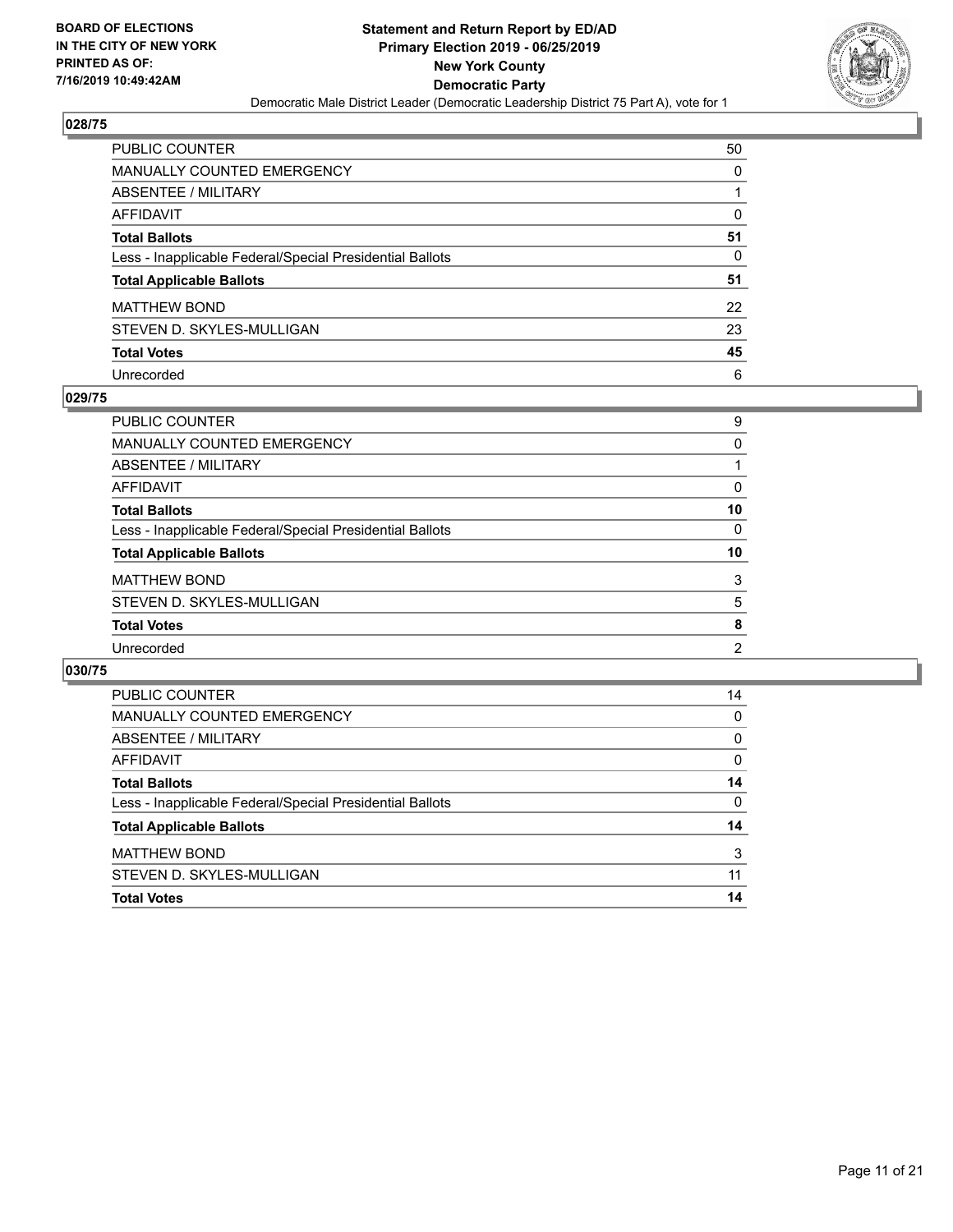

| PUBLIC COUNTER                                           | 39       |
|----------------------------------------------------------|----------|
| <b>MANUALLY COUNTED EMERGENCY</b>                        | 0        |
| <b>ABSENTEE / MILITARY</b>                               |          |
| <b>AFFIDAVIT</b>                                         | 0        |
| <b>Total Ballots</b>                                     | 40       |
| Less - Inapplicable Federal/Special Presidential Ballots | $\Omega$ |
| <b>Total Applicable Ballots</b>                          | 40       |
| <b>MATTHEW BOND</b>                                      | 24       |
| STEVEN D. SKYLES-MULLIGAN                                | 7        |
| <b>Total Votes</b>                                       | 31       |
| Unrecorded                                               | 9        |

## **032/75**

| PUBLIC COUNTER                                           | 39       |
|----------------------------------------------------------|----------|
| <b>MANUALLY COUNTED EMERGENCY</b>                        | 0        |
| ABSENTEE / MILITARY                                      | 3        |
| AFFIDAVIT                                                | 0        |
| <b>Total Ballots</b>                                     | 42       |
| Less - Inapplicable Federal/Special Presidential Ballots | $\Omega$ |
| <b>Total Applicable Ballots</b>                          | 42       |
| <b>MATTHEW BOND</b>                                      | 18       |
| STEVEN D. SKYLES-MULLIGAN                                | 13       |
| <b>Total Votes</b>                                       | 31       |
| Unrecorded                                               | 11       |

| <b>PUBLIC COUNTER</b>                                    | 9              |
|----------------------------------------------------------|----------------|
| <b>MANUALLY COUNTED EMERGENCY</b>                        | 0              |
| ABSENTEE / MILITARY                                      | $\overline{2}$ |
| AFFIDAVIT                                                | 0              |
| <b>Total Ballots</b>                                     | 11             |
| Less - Inapplicable Federal/Special Presidential Ballots | 0              |
|                                                          |                |
| <b>Total Applicable Ballots</b>                          | 11             |
| <b>MATTHEW BOND</b>                                      | 6              |
| STEVEN D. SKYLES-MULLIGAN                                | 3              |
| <b>Total Votes</b>                                       | 9              |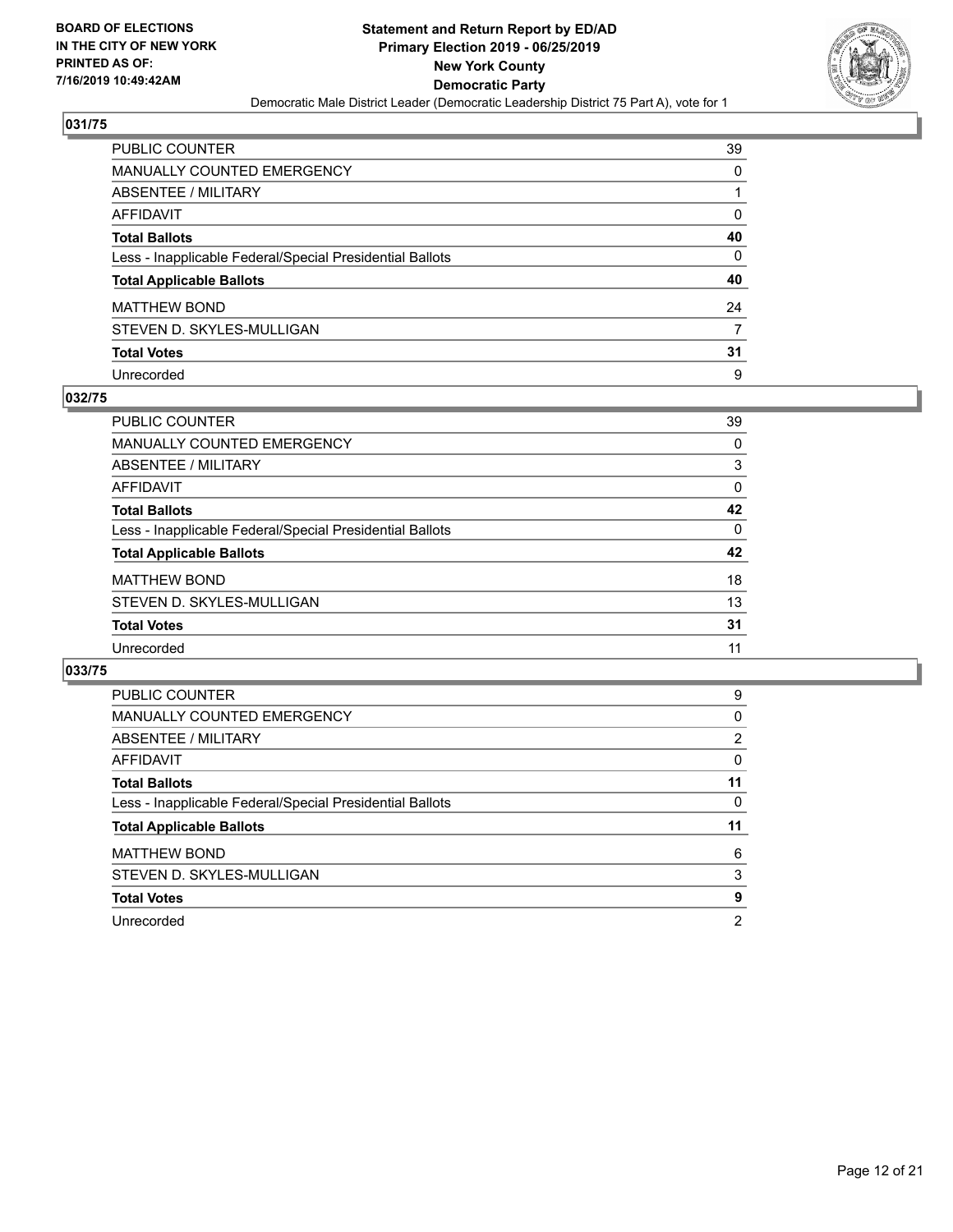

| PUBLIC COUNTER                                           | 20 |
|----------------------------------------------------------|----|
| <b>MANUALLY COUNTED EMERGENCY</b>                        | 0  |
| <b>ABSENTEE / MILITARY</b>                               | 3  |
| <b>AFFIDAVIT</b>                                         | 0  |
| <b>Total Ballots</b>                                     | 23 |
| Less - Inapplicable Federal/Special Presidential Ballots | 0  |
| <b>Total Applicable Ballots</b>                          | 23 |
| <b>MATTHEW BOND</b>                                      | 11 |
| STEVEN D. SKYLES-MULLIGAN                                | 6  |
| <b>Total Votes</b>                                       | 17 |
| Unrecorded                                               | 6  |

## **035/75**

| 4              |
|----------------|
| $\Omega$       |
| $\overline{2}$ |
| $\Omega$       |
| 6              |
| 0              |
| 6              |
|                |
| 4              |
| 5              |
|                |
|                |

| <b>PUBLIC COUNTER</b>                                    | 16             |
|----------------------------------------------------------|----------------|
| <b>MANUALLY COUNTED EMERGENCY</b>                        | 0              |
| ABSENTEE / MILITARY                                      | 2              |
| AFFIDAVIT                                                | $\Omega$       |
| <b>Total Ballots</b>                                     | 18             |
| Less - Inapplicable Federal/Special Presidential Ballots | $\Omega$       |
| <b>Total Applicable Ballots</b>                          | 18             |
| <b>MATTHEW BOND</b>                                      | 6              |
| STEVEN D. SKYLES-MULLIGAN                                | 10             |
| <b>Total Votes</b>                                       | 16             |
| Unrecorded                                               | $\overline{2}$ |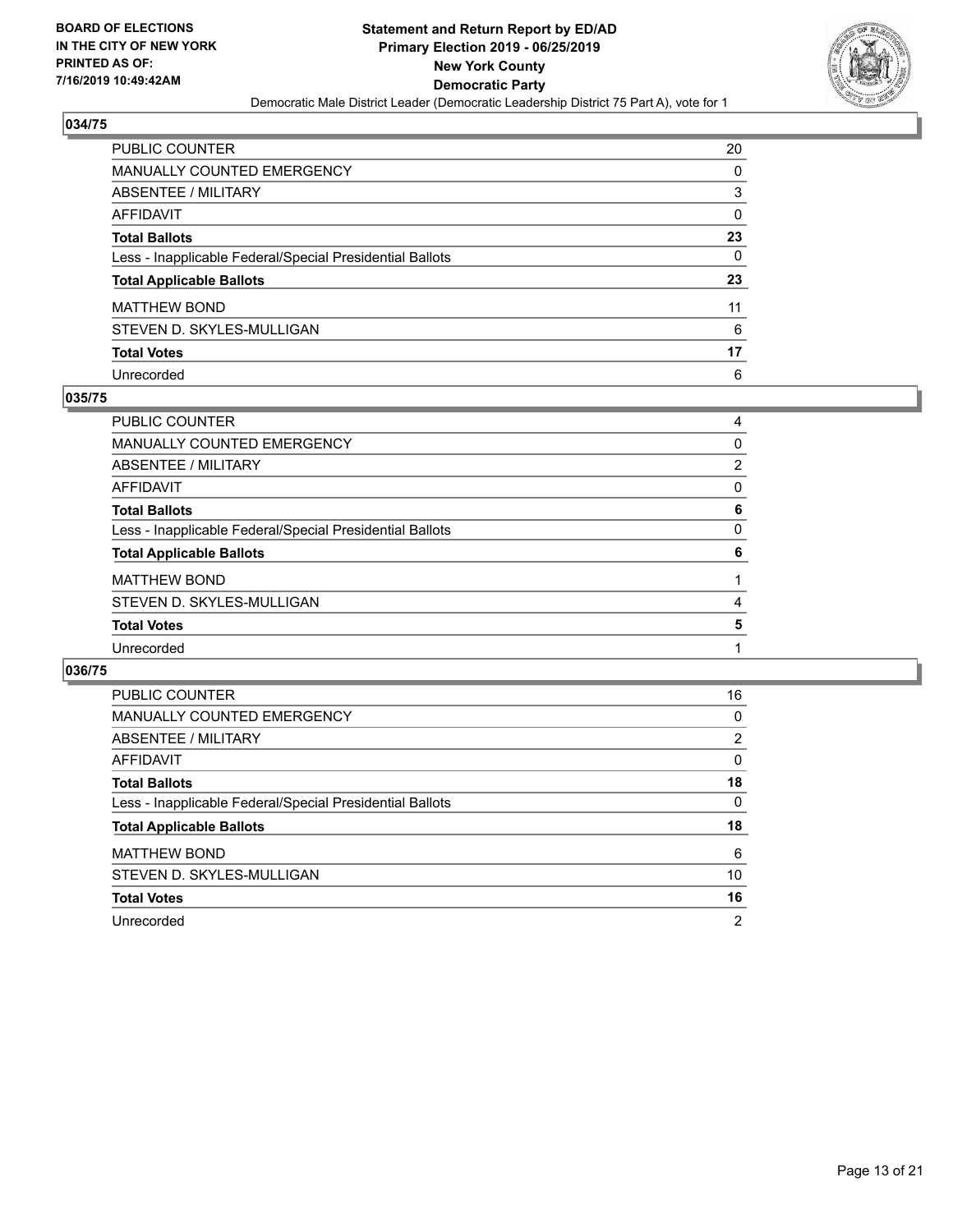

| PUBLIC COUNTER                                           | 43       |
|----------------------------------------------------------|----------|
| <b>MANUALLY COUNTED EMERGENCY</b>                        | 0        |
| <b>ABSENTEE / MILITARY</b>                               | 2        |
| <b>AFFIDAVIT</b>                                         | $\Omega$ |
| <b>Total Ballots</b>                                     | 45       |
| Less - Inapplicable Federal/Special Presidential Ballots | $\Omega$ |
| <b>Total Applicable Ballots</b>                          | 45       |
| <b>MATTHEW BOND</b>                                      | 12       |
| STEVEN D. SKYLES-MULLIGAN                                | 29       |
| <b>Total Votes</b>                                       | 41       |
| Unrecorded                                               | 4        |

## **038/75**

| <b>PUBLIC COUNTER</b>                                    | 63       |
|----------------------------------------------------------|----------|
| <b>MANUALLY COUNTED EMERGENCY</b>                        | 0        |
| ABSENTEE / MILITARY                                      | 3        |
| AFFIDAVIT                                                | $\Omega$ |
| <b>Total Ballots</b>                                     | 66       |
| Less - Inapplicable Federal/Special Presidential Ballots | 0        |
| <b>Total Applicable Ballots</b>                          | 66       |
| <b>MATTHEW BOND</b>                                      | 12       |
| STEVEN D. SKYLES-MULLIGAN                                | 44       |
| <b>Total Votes</b>                                       | 56       |
| Unrecorded                                               | 10       |

| <b>PUBLIC COUNTER</b>                                    | 20       |
|----------------------------------------------------------|----------|
| <b>MANUALLY COUNTED EMERGENCY</b>                        | 0        |
| ABSENTEE / MILITARY                                      | 4        |
| AFFIDAVIT                                                | $\Omega$ |
| <b>Total Ballots</b>                                     | 24       |
| Less - Inapplicable Federal/Special Presidential Ballots | 0        |
| <b>Total Applicable Ballots</b>                          | 24       |
| <b>MATTHEW BOND</b>                                      | 9        |
| STEVEN D. SKYLES-MULLIGAN                                | 15       |
| <b>Total Votes</b>                                       | 24       |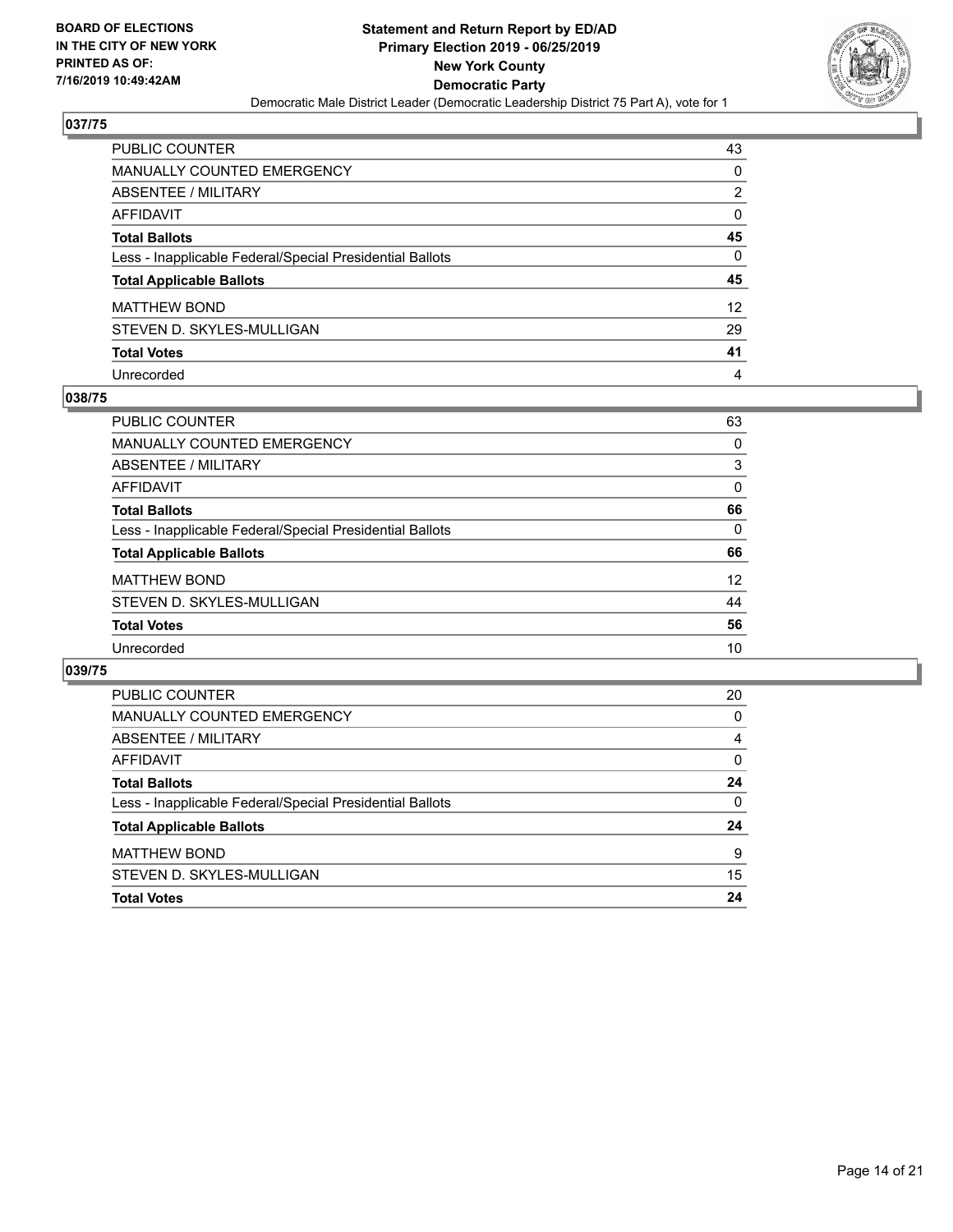

| <b>PUBLIC COUNTER</b>                                    | 29 |
|----------------------------------------------------------|----|
| <b>MANUALLY COUNTED EMERGENCY</b>                        | 0  |
| ABSENTEE / MILITARY                                      | 3  |
| <b>AFFIDAVIT</b>                                         |    |
| <b>Total Ballots</b>                                     | 33 |
| Less - Inapplicable Federal/Special Presidential Ballots | 0  |
| <b>Total Applicable Ballots</b>                          | 33 |
| <b>MATTHEW BOND</b>                                      | 12 |
| STEVEN D. SKYLES-MULLIGAN                                | 13 |
| <b>Total Votes</b>                                       | 25 |
| Unrecorded                                               | 8  |

## **041/75**

| PUBLIC COUNTER                                           | 29       |
|----------------------------------------------------------|----------|
| <b>MANUALLY COUNTED EMERGENCY</b>                        | 0        |
| ABSENTEE / MILITARY                                      | 0        |
| AFFIDAVIT                                                | $\Omega$ |
| <b>Total Ballots</b>                                     | 29       |
| Less - Inapplicable Federal/Special Presidential Ballots | $\Omega$ |
| <b>Total Applicable Ballots</b>                          | 29       |
| <b>MATTHEW BOND</b>                                      | 13       |
| STEVEN D. SKYLES-MULLIGAN                                | 10       |
| <b>Total Votes</b>                                       | 23       |
| Unrecorded                                               | 6        |

| <b>PUBLIC COUNTER</b>                                    | 17       |
|----------------------------------------------------------|----------|
| MANUALLY COUNTED EMERGENCY                               | 0        |
| ABSENTEE / MILITARY                                      |          |
| AFFIDAVIT                                                | 0        |
| <b>Total Ballots</b>                                     | 18       |
| Less - Inapplicable Federal/Special Presidential Ballots | $\Omega$ |
| <b>Total Applicable Ballots</b>                          | 18       |
| <b>MATTHEW BOND</b>                                      | 8        |
| STEVEN D. SKYLES-MULLIGAN                                | 10       |
| <b>Total Votes</b>                                       | 18       |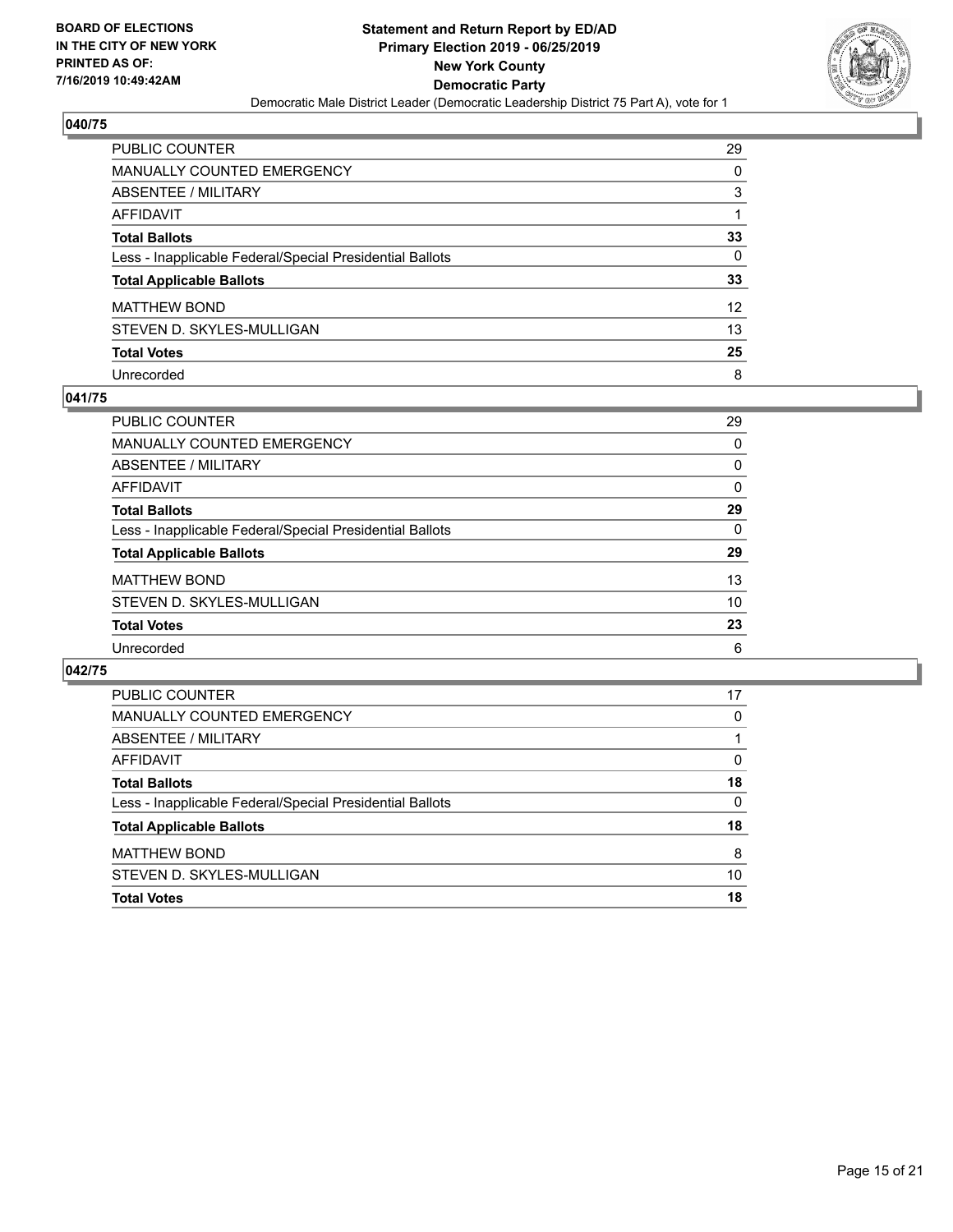

| PUBLIC COUNTER                                           | 158      |
|----------------------------------------------------------|----------|
| <b>MANUALLY COUNTED EMERGENCY</b>                        | 0        |
| ABSENTEE / MILITARY                                      | 8        |
| AFFIDAVIT                                                | $\Omega$ |
| <b>Total Ballots</b>                                     | 166      |
| Less - Inapplicable Federal/Special Presidential Ballots | $\Omega$ |
| <b>Total Applicable Ballots</b>                          | 166      |
| <b>MATTHEW BOND</b>                                      | 34       |
| STEVEN D. SKYLES-MULLIGAN                                | 112      |
| DAVID H. COHEN (WRITE-IN)                                | 1        |
| KIM OLIVER (WRITE-IN)                                    | 1        |
| STEPHEN COLBERT (WRITE-IN)                               | 1        |
| <b>Total Votes</b>                                       | 149      |
|                                                          | 17       |

## **044/75**

| <b>PUBLIC COUNTER</b>                                    | 75       |
|----------------------------------------------------------|----------|
| MANUALLY COUNTED EMERGENCY                               | 0        |
| ABSENTEE / MILITARY                                      | 4        |
| AFFIDAVIT                                                | $\Omega$ |
| <b>Total Ballots</b>                                     | 79       |
| Less - Inapplicable Federal/Special Presidential Ballots | $\Omega$ |
| <b>Total Applicable Ballots</b>                          | 79       |
| <b>MATTHEW BOND</b>                                      | 17       |
| STEVEN D. SKYLES-MULLIGAN                                | 54       |
| <b>Total Votes</b>                                       | 71       |
| Unrecorded                                               | 8        |

| PUBLIC COUNTER                                           | 29       |
|----------------------------------------------------------|----------|
| <b>MANUALLY COUNTED EMERGENCY</b>                        | 0        |
| ABSENTEE / MILITARY                                      | 0        |
| AFFIDAVIT                                                | $\Omega$ |
| <b>Total Ballots</b>                                     | 29       |
| Less - Inapplicable Federal/Special Presidential Ballots | $\Omega$ |
| <b>Total Applicable Ballots</b>                          | 29       |
| <b>MATTHEW BOND</b>                                      | 13       |
| STEVEN D. SKYLES-MULLIGAN                                | 9        |
| <b>Total Votes</b>                                       | 22       |
| Unrecorded                                               |          |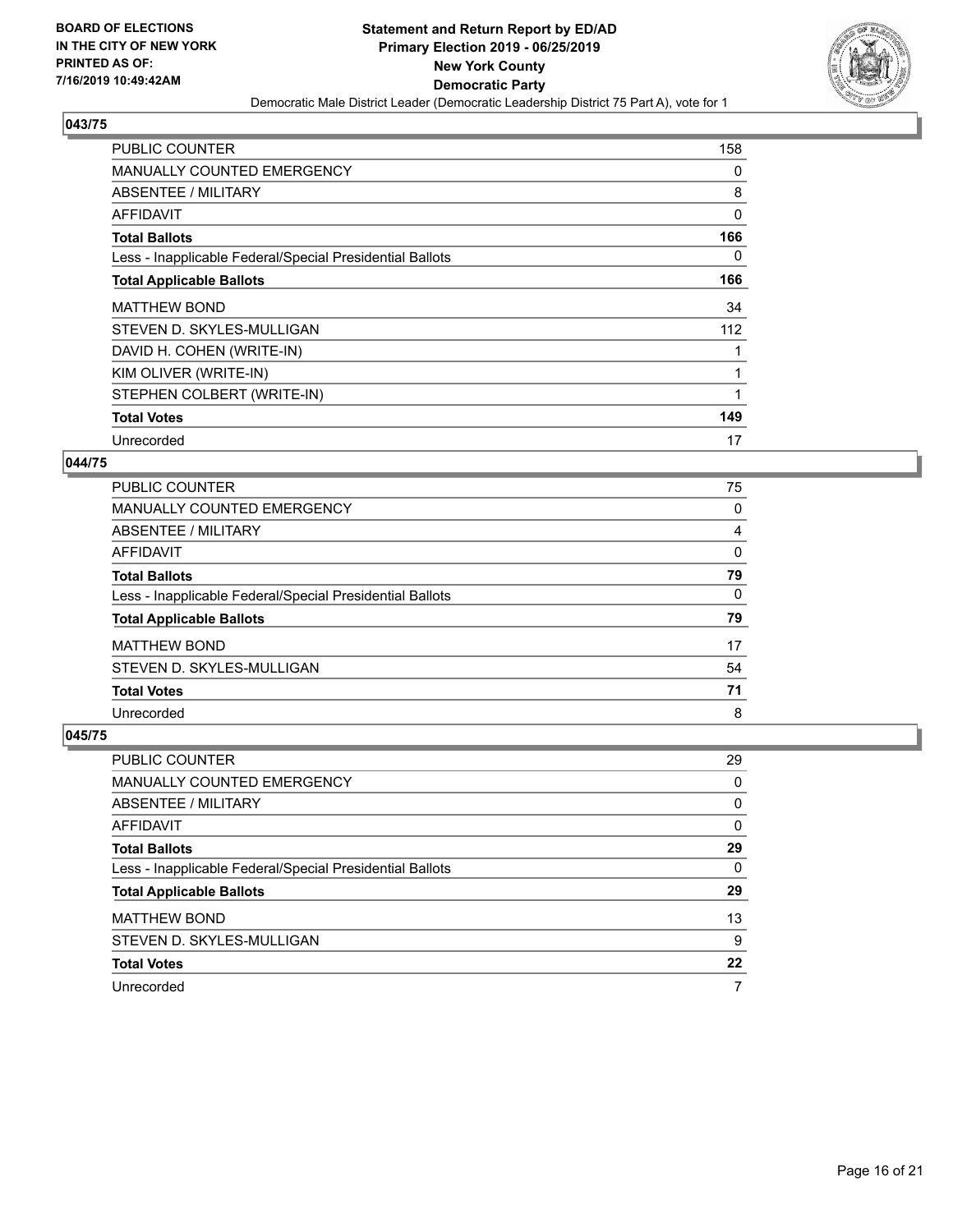

| PUBLIC COUNTER                                           |          |
|----------------------------------------------------------|----------|
| <b>MANUALLY COUNTED EMERGENCY</b>                        | 0        |
| ABSENTEE / MILITARY                                      | 2        |
| AFFIDAVIT                                                | $\Omega$ |
| <b>Total Ballots</b>                                     | 9        |
| Less - Inapplicable Federal/Special Presidential Ballots | $\Omega$ |
| <b>Total Applicable Ballots</b>                          | 9        |
| <b>MATTHEW BOND</b>                                      |          |
| STEVEN D. SKYLES-MULLIGAN                                |          |
| <b>Total Votes</b>                                       | 8        |
| Unrecorded                                               |          |

## **047/75**

| <b>PUBLIC COUNTER</b>                                    | 29       |
|----------------------------------------------------------|----------|
| <b>MANUALLY COUNTED EMERGENCY</b>                        | 0        |
| ABSENTEE / MILITARY                                      | 0        |
| AFFIDAVIT                                                | $\Omega$ |
| <b>Total Ballots</b>                                     | 29       |
| Less - Inapplicable Federal/Special Presidential Ballots | 0        |
| <b>Total Applicable Ballots</b>                          | 29       |
| <b>MATTHEW BOND</b>                                      | 10       |
| STEVEN D. SKYLES-MULLIGAN                                | 18       |
| <b>Total Votes</b>                                       | 28       |
| Unrecorded                                               |          |

| <b>PUBLIC COUNTER</b>                                    | 20       |
|----------------------------------------------------------|----------|
| <b>MANUALLY COUNTED EMERGENCY</b>                        | 0        |
| ABSENTEE / MILITARY                                      | $\Omega$ |
| <b>AFFIDAVIT</b>                                         | 0        |
| <b>Total Ballots</b>                                     | 20       |
| Less - Inapplicable Federal/Special Presidential Ballots | 0        |
| <b>Total Applicable Ballots</b>                          | 20       |
|                                                          |          |
| <b>MATTHEW BOND</b>                                      | 6        |
| STEVEN D. SKYLES-MULLIGAN                                | 9        |
| <b>Total Votes</b>                                       | 15       |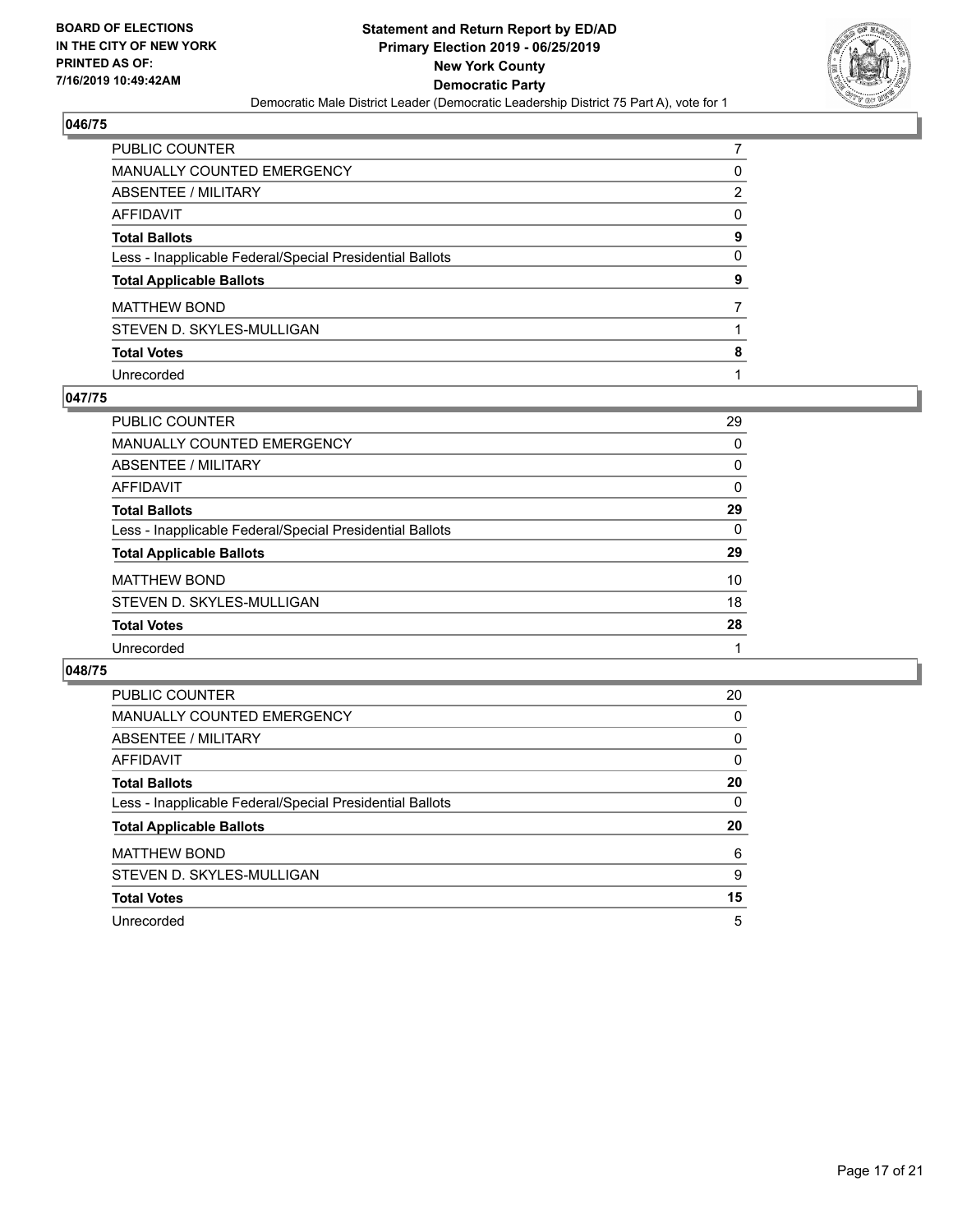

| PUBLIC COUNTER                                           | 12 |
|----------------------------------------------------------|----|
| <b>MANUALLY COUNTED EMERGENCY</b>                        | 0  |
| <b>ABSENTEE / MILITARY</b>                               |    |
| <b>AFFIDAVIT</b>                                         | 0  |
| <b>Total Ballots</b>                                     | 13 |
| Less - Inapplicable Federal/Special Presidential Ballots | 0  |
| <b>Total Applicable Ballots</b>                          | 13 |
| <b>MATTHEW BOND</b>                                      | 6  |
| STEVEN D. SKYLES-MULLIGAN                                | 4  |
| <b>Total Votes</b>                                       | 10 |
| Unrecorded                                               | 3  |

## **051/75**

| <b>PUBLIC COUNTER</b>                                    | $\overline{2}$ |
|----------------------------------------------------------|----------------|
| MANUALLY COUNTED EMERGENCY                               | 0              |
| ABSENTEE / MILITARY                                      | 2              |
| AFFIDAVIT                                                | $\Omega$       |
| <b>Total Ballots</b>                                     | 4              |
| Less - Inapplicable Federal/Special Presidential Ballots | $\Omega$       |
| <b>Total Applicable Ballots</b>                          | 4              |
| <b>MATTHEW BOND</b>                                      | 2              |
| STEVEN D. SKYLES-MULLIGAN                                |                |
| <b>Total Votes</b>                                       | 3              |
| Unrecorded                                               |                |

| <b>PUBLIC COUNTER</b>                                    | 6 |
|----------------------------------------------------------|---|
| MANUALLY COUNTED EMERGENCY                               | 0 |
| ABSENTEE / MILITARY                                      | 0 |
| AFFIDAVIT                                                | 0 |
| <b>Total Ballots</b>                                     | 6 |
| Less - Inapplicable Federal/Special Presidential Ballots | 0 |
| <b>Total Applicable Ballots</b>                          | 6 |
| <b>MATTHEW BOND</b>                                      | 0 |
| STEVEN D. SKYLES-MULLIGAN                                | 4 |
| <b>Total Votes</b>                                       | 4 |
| Unrecorded                                               | 2 |
|                                                          |   |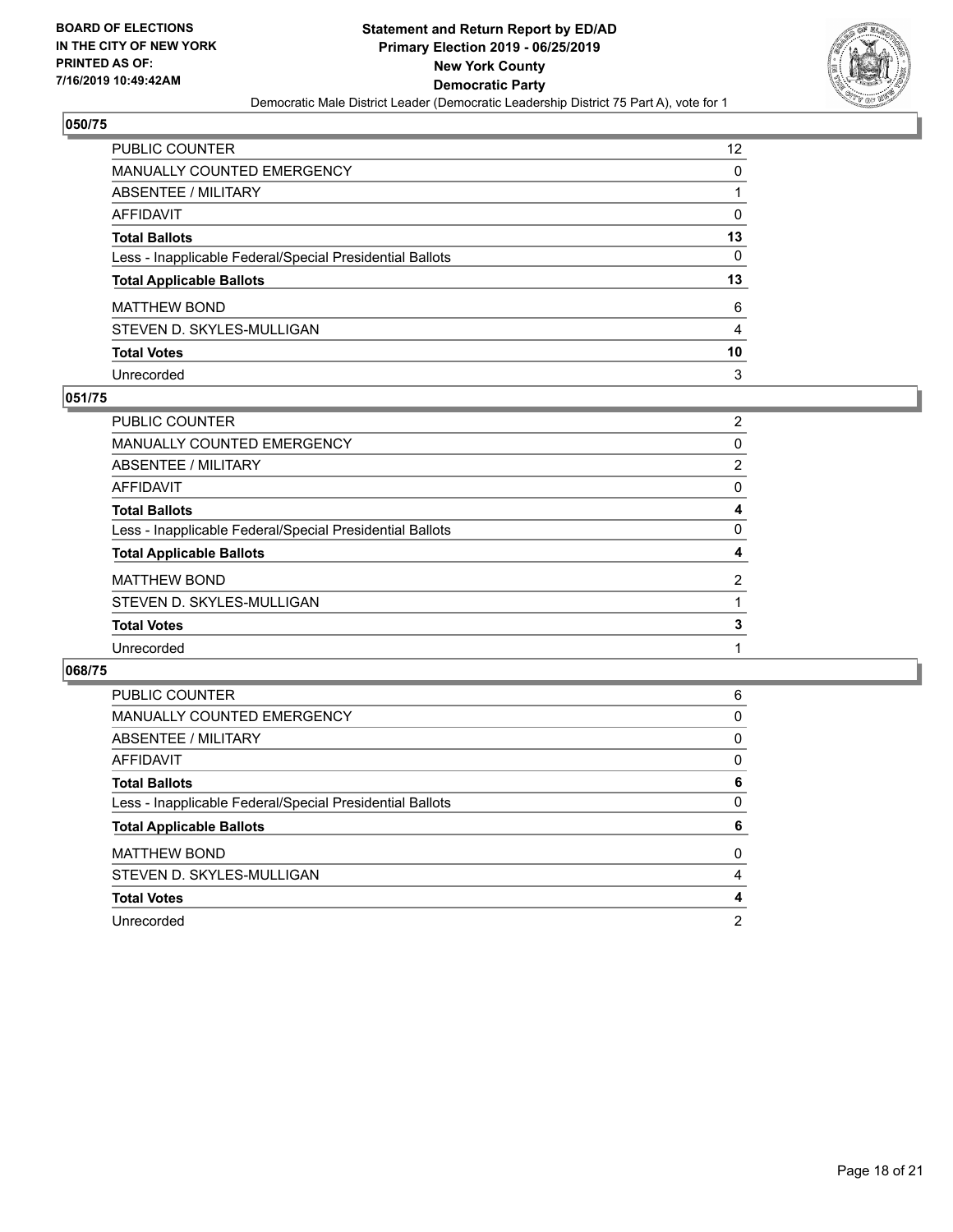

| PUBLIC COUNTER                                           | 14       |
|----------------------------------------------------------|----------|
| <b>MANUALLY COUNTED EMERGENCY</b>                        | 0        |
| <b>ABSENTEE / MILITARY</b>                               | 0        |
| <b>AFFIDAVIT</b>                                         | $\Omega$ |
| <b>Total Ballots</b>                                     | 14       |
| Less - Inapplicable Federal/Special Presidential Ballots | 0        |
| <b>Total Applicable Ballots</b>                          | 14       |
| <b>MATTHEW BOND</b>                                      | 9        |
| STEVEN D. SKYLES-MULLIGAN                                | 4        |
| <b>Total Votes</b>                                       | 13       |
| Unrecorded                                               |          |

## **110/75**

| <b>PUBLIC COUNTER</b>                                    | 26       |
|----------------------------------------------------------|----------|
| <b>MANUALLY COUNTED EMERGENCY</b>                        | $\Omega$ |
| ABSENTEE / MILITARY                                      |          |
| AFFIDAVIT                                                | 0        |
| <b>Total Ballots</b>                                     | 27       |
| Less - Inapplicable Federal/Special Presidential Ballots | 0        |
| <b>Total Applicable Ballots</b>                          | 27       |
| <b>MATTHEW BOND</b>                                      | 3        |
| STEVEN D. SKYLES-MULLIGAN                                | 23       |
| <b>Total Votes</b>                                       | 26       |
| Unrecorded                                               |          |

| <b>PUBLIC COUNTER</b>                                    | 23 |
|----------------------------------------------------------|----|
| <b>MANUALLY COUNTED EMERGENCY</b>                        | 0  |
| ABSENTEE / MILITARY                                      | 3  |
| AFFIDAVIT                                                | 0  |
| <b>Total Ballots</b>                                     | 26 |
| Less - Inapplicable Federal/Special Presidential Ballots | 0  |
| <b>Total Applicable Ballots</b>                          | 26 |
| <b>MATTHEW BOND</b>                                      | 7  |
| STEVEN D. SKYLES-MULLIGAN                                | 11 |
|                                                          |    |
| UNATTRIBUTABLE WRITE-IN (WRITE-IN)                       |    |
| <b>Total Votes</b>                                       | 19 |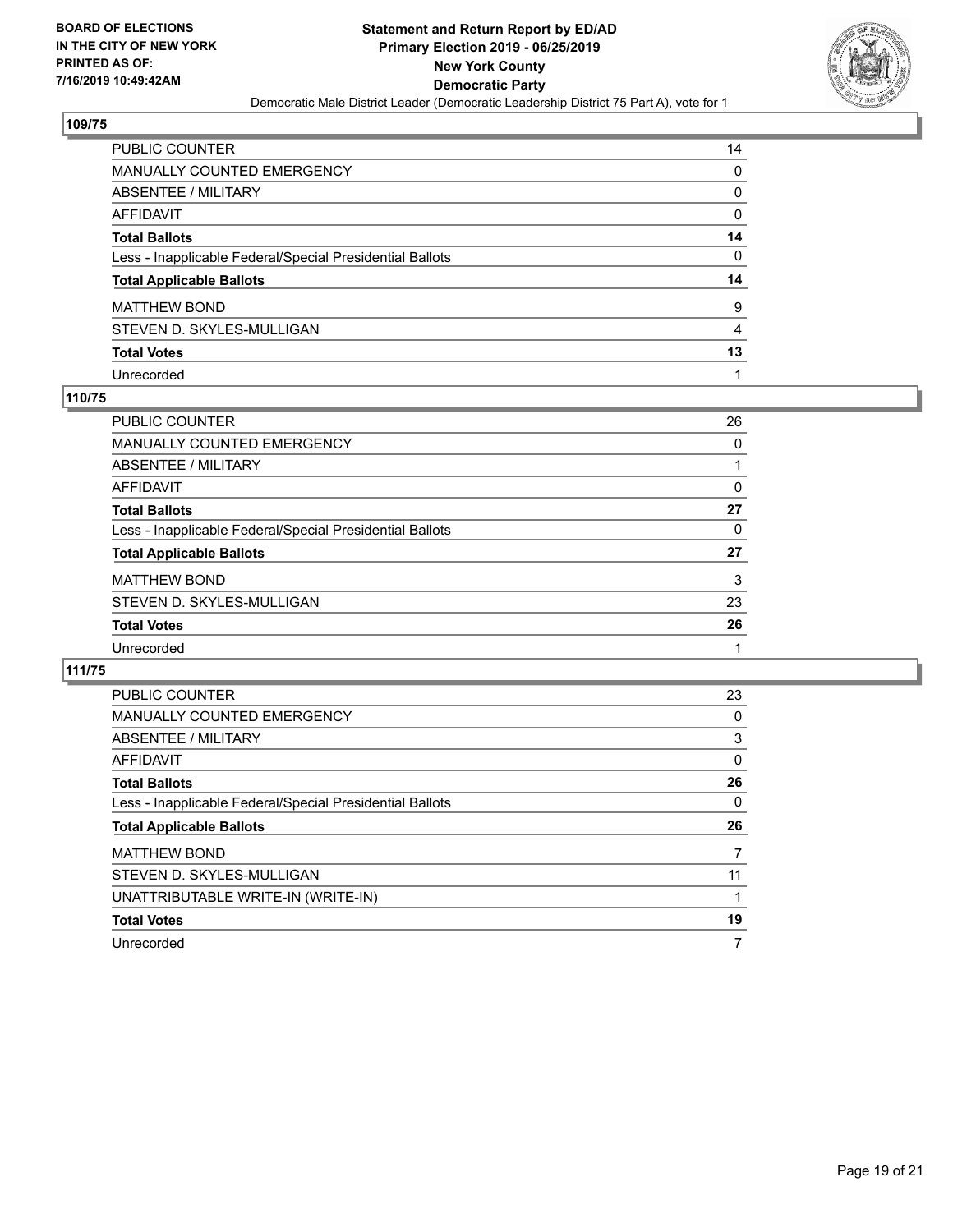

| <b>PUBLIC COUNTER</b>                                    | 133      |
|----------------------------------------------------------|----------|
| MANUALLY COUNTED EMERGENCY                               | 0        |
| ABSENTEE / MILITARY                                      | 5        |
| <b>AFFIDAVIT</b>                                         | 0        |
| <b>Total Ballots</b>                                     | 138      |
| Less - Inapplicable Federal/Special Presidential Ballots | $\Omega$ |
| <b>Total Applicable Ballots</b>                          | 138      |
| <b>MATTHEW BOND</b>                                      | 33       |
| STEVEN D. SKYLES-MULLIGAN                                | 96       |
| DONALD J. TRUMP (WRITE-IN)                               | 1        |
| UNATTRIBUTABLE WRITE-IN (WRITE-IN)                       | 1        |
| <b>Total Votes</b>                                       | 131      |
| Unrecorded                                               |          |

## **113/75**

| <b>PUBLIC COUNTER</b>                                    | 39             |
|----------------------------------------------------------|----------------|
| <b>MANUALLY COUNTED EMERGENCY</b>                        | 0              |
| ABSENTEE / MILITARY                                      | 4              |
| AFFIDAVIT                                                | 0              |
| <b>Total Ballots</b>                                     | 43             |
| Less - Inapplicable Federal/Special Presidential Ballots | 0              |
| <b>Total Applicable Ballots</b>                          | 43             |
| <b>MATTHEW BOND</b>                                      | 9              |
| STEVEN D. SKYLES-MULLIGAN                                | 32             |
| <b>Total Votes</b>                                       | 41             |
| Unrecorded                                               | $\overline{2}$ |

| <b>PUBLIC COUNTER</b>                                    | 123      |
|----------------------------------------------------------|----------|
| <b>MANUALLY COUNTED EMERGENCY</b>                        | 0        |
| ABSENTEE / MILITARY                                      | 6        |
| AFFIDAVIT                                                | $\Omega$ |
| <b>Total Ballots</b>                                     | 129      |
| Less - Inapplicable Federal/Special Presidential Ballots | 0        |
| <b>Total Applicable Ballots</b>                          | 129      |
| <b>MATTHEW BOND</b>                                      | 40       |
| STEVEN D. SKYLES-MULLIGAN                                | 74       |
| <b>Total Votes</b>                                       | 114      |
| Unrecorded                                               | 15       |